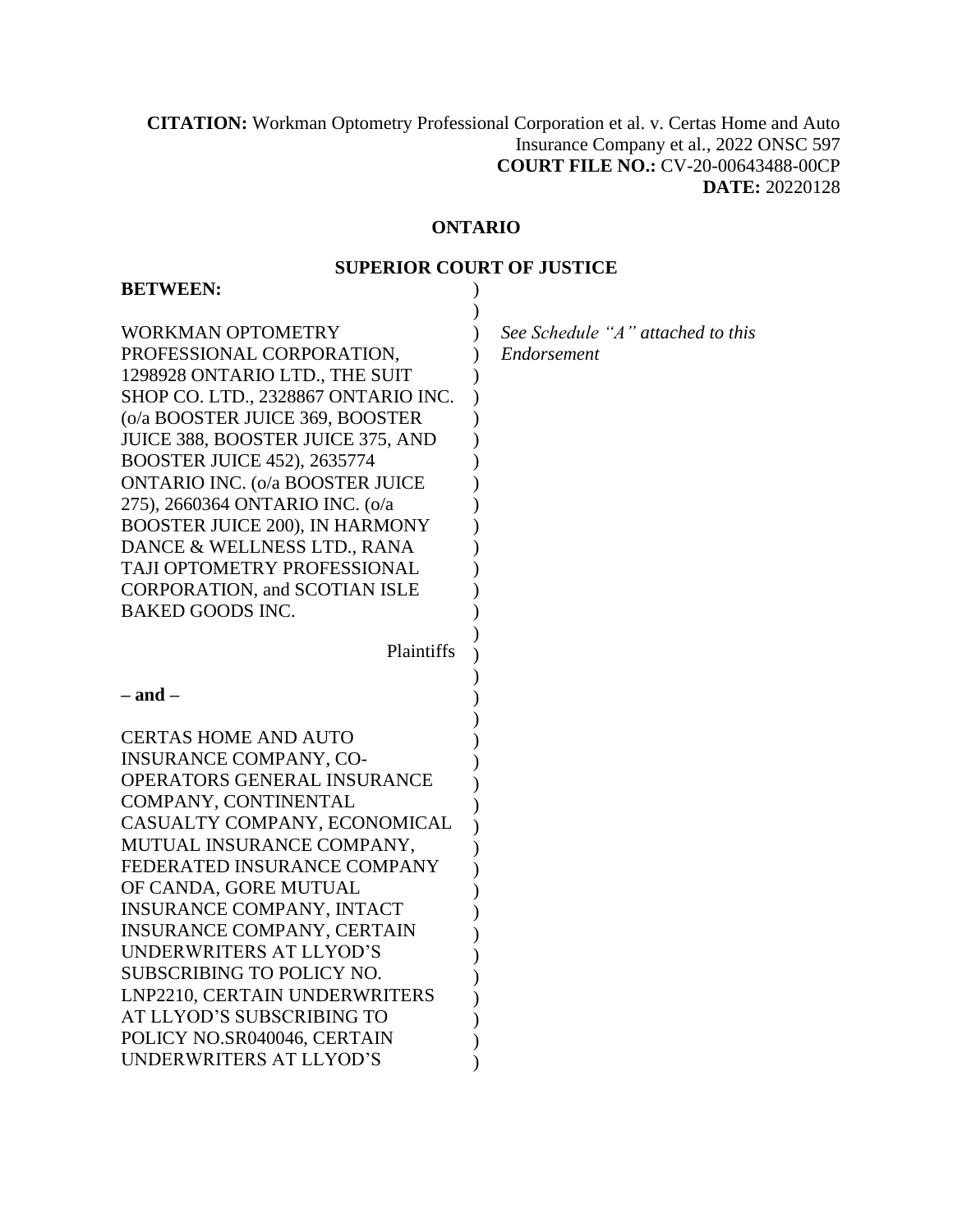| SUBSCRIBING TO POLICY NO.             |      |                                           |
|---------------------------------------|------|-------------------------------------------|
| GASS1300, NORTHBRIDGE GENERAL         |      |                                           |
| <b>INSURANCE CORPORATION, NOVEX</b>   |      |                                           |
| <b>INSURANCE COMPANY, ROYAL &amp;</b> |      |                                           |
| <b>SUN ALLIANCE INSURANCE</b>         |      |                                           |
| COMPANY OF CANADA, SGI CANADA         |      |                                           |
| <b>INSURANCE SERVICES LTD., THE</b>   |      |                                           |
| DOMINION OF CANADA GENERAL            |      |                                           |
| <b>INSURANCE COMPANY, THE</b>         |      |                                           |
| <b>WAWANESA MUTUAL INSURANCE</b>      |      |                                           |
| <b>COMPANY</b> , and WYNWARD          |      |                                           |
| <b>INSURANCE GROUP</b>                |      |                                           |
|                                       |      |                                           |
| Defendants                            |      |                                           |
|                                       |      |                                           |
|                                       |      |                                           |
|                                       |      | <b>HEARD:</b> November 30 and December 1, |
|                                       | 2021 |                                           |
|                                       |      |                                           |

## **ENDORSEMENT**

## **MCEWEN, J.**

[1] This Motion concerns litigation arising out of the COVID-19 pandemic. As a result of the pandemic, both individual proceedings and class action proceedings (the "Coverage Proceedings"), have been brought by thousands of policy holders against numerous insurers seeking coverage for alleged business interruption losses.

[2] The plaintiffs and defendants in this action (the "Workman Class Action") negotiated an agreement which, amongst other things, certified the action as a class proceeding to determine three common questions (the "Common Questions") as follows:

- a. Can the presence of the SARS CoV-2 virus or its variants cause physical loss or damage to property within the meaning of the business interruption provisions of each Defendant's property insurance wordings?
- b. Can an order of a civil authority in respect of business activities that was made due to the SARS CoV-2 virus or its variants cause physical loss or damage to property within the meaning of the business interruption provisions of each Defendant's property insurance wordings?
- c. If the answer to either of the first two questions is "yes", are there any exclusions in any of the Defendants' property insurance wordings that would result in coverage for such loss or damage being excluded?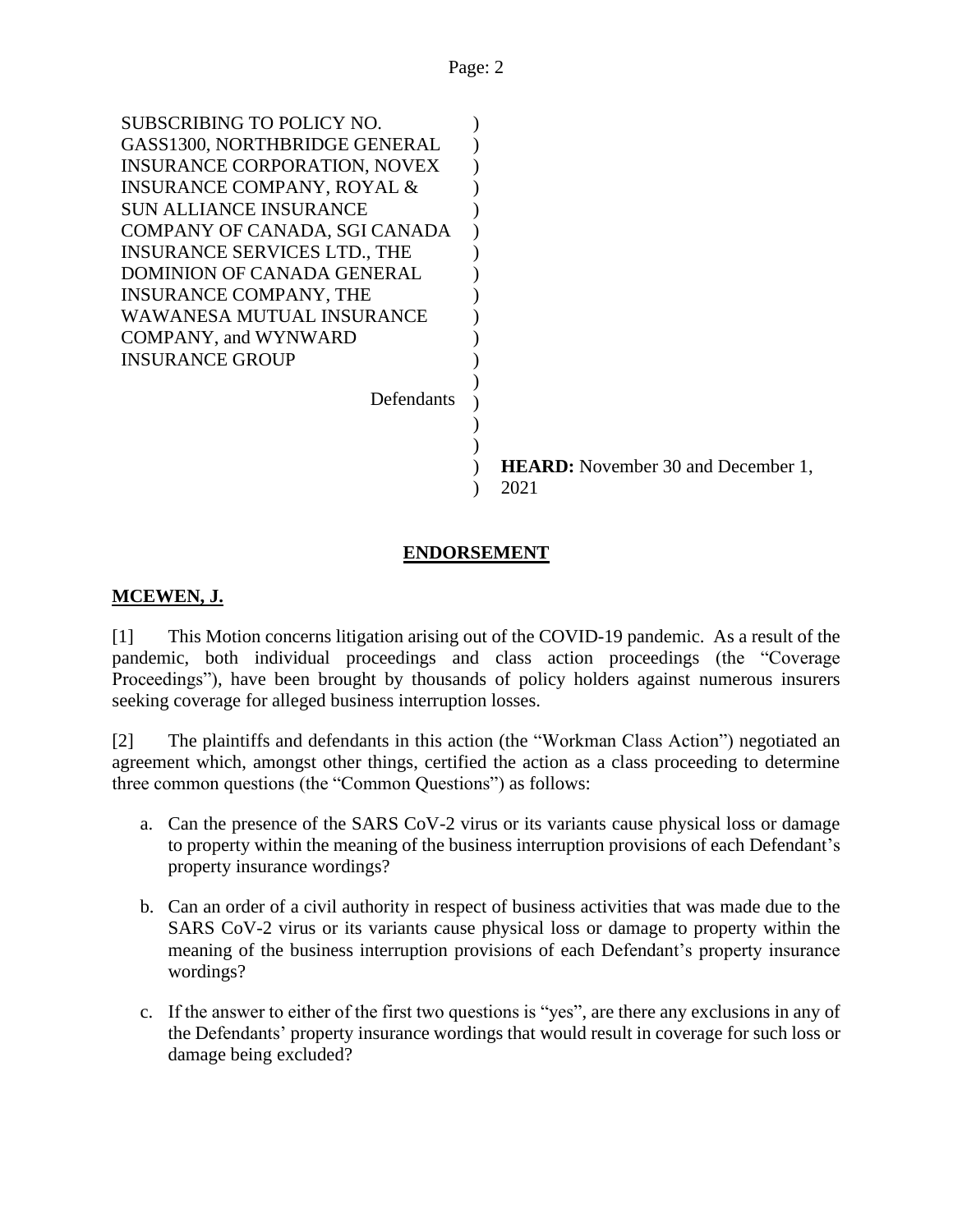[3] The defendants in the Workman Class Action (the "Moving Parties"), supported by the plaintiffs in the Workman Class Action seek an order, generally, directing a joint adjudication and common case management of the Common Questions with approximately 79 other proceedings advanced by approximately 2,000 plaintiffs (collectively the "Overlapping Proceedings"). The Moving Parties submit that the Overlapping Proceedings, which include the Workman Class Action, involve claims for business interruption losses arising out of the pandemic and engage one or more of the Common Questions. Ultimately, this would result in a joint trial on the Common Questions.

[4] It bears noting that the Overlapping Proceedings comprise the majority, but not all, of the Coverage Proceedings. Even if the Moving Parties are successful, there are approximately 17 additional actions (not included in the Overlapping Proceedings) that will proceed separately outside the proposed joint adjudication. In those actions the parties have either not confirmed a willingness to proceed as proposed by the Moving Parties (5 actions) or, according to the Moving Parties, the actions do not engage the Common Questions or only tangentially engage the Common Questions (12 actions). It also bears noting that the parties to the Workman Class Action have entered into agreements with counsel in other actions who have agreed to hold their matters in abeyance pending the outcome of any joint adjudication of the Overlapping Proceedings. There are approximately 7 such agreements in place

[5] With respect to the issue of joint adjudication of the Overlapping Proceedings, the Moving Parties' motion is opposed by a number of plaintiffs represented by McCarthy Tétrault LLP (the "McCarthy's Plaintiffs") who have commenced 72 actions against various insurers. The McCarthy's Plaintiffs consist of approximately 1,800 dentists and 100 physiotherapists. The motion is also opposed by another dentist, Dr. Jonah Marks Dentistry Professional Corporation ("Marks") and Kernels Popcorn Limited ("Kernels") who have brought claims against their insurers.

[6] For the reasons that follow, I am dismissing the Moving Parties' request for joint adjudication and common case management.

## **PROCEDURAL HISTORY**

[7] Shortly after the Workman Class Action was commenced, Justice Belobaba was appointed as the Case Management Judge of the Workman Class Action. He was also appointed as Case Management Judge of the other related litigation including other class actions, many of the McCarthy's Plaintiffs, Marks and Kernels.

[8] On August 24, 2021, I accepted the request to transfer the Workman Class Action from the Class Action List to the Commercial List. I did so on the basis that the Workman Class Action has national scope (outside of Quebec). Additionally, amongst other things, the Workman Class Action involves enormous collective claims that will likely be measured in the billions of dollars, has wide-ranging ramifications for Canadian businesses and involves other substantial commercial dimensions which will result in wide-ranging ramifications for participants in the Canadian insurance industry.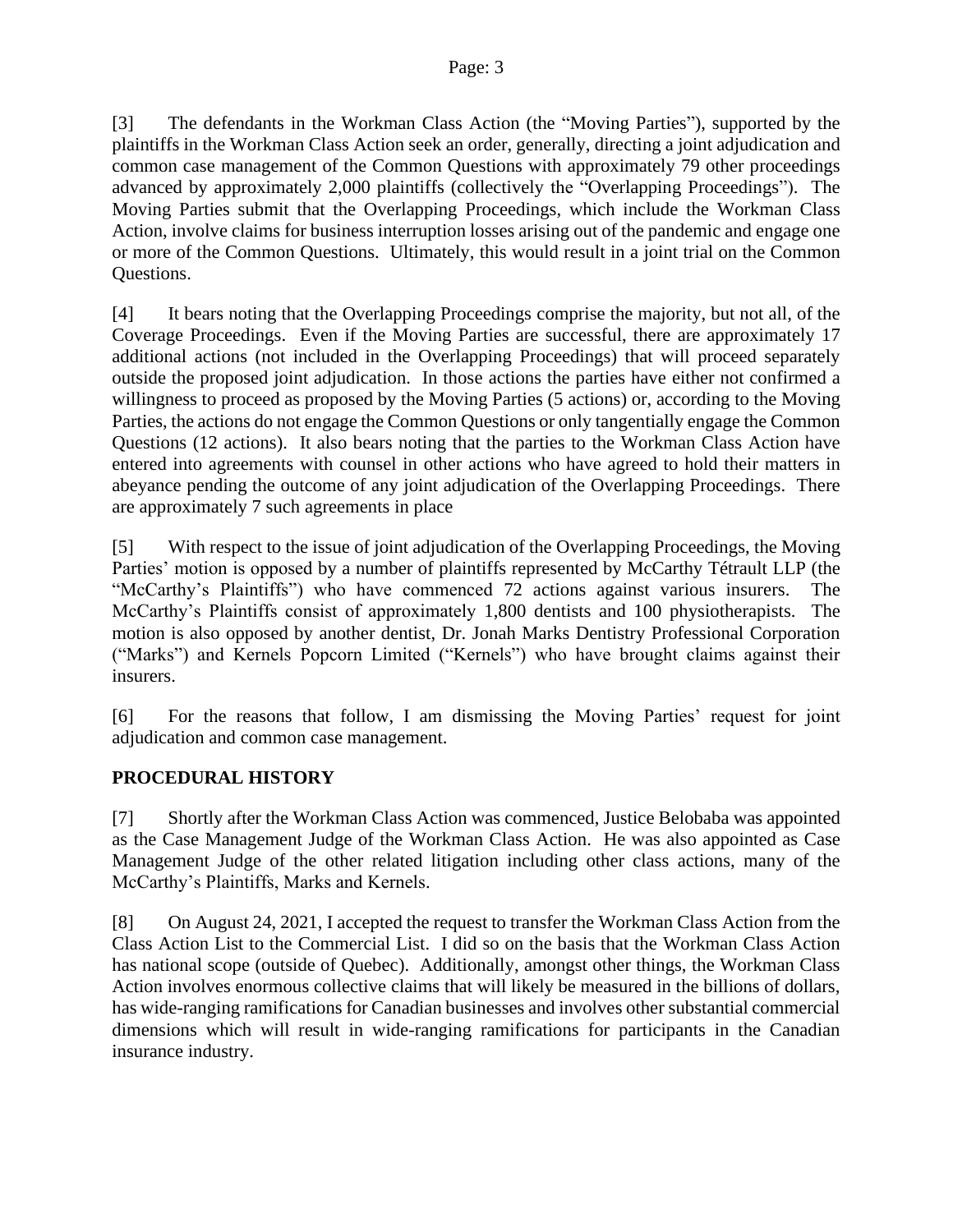[9] It is important to note, however, that it was only the Workman Class Action that was approved for transfer to the Commercial List with other actions remaining under the case management of Justice Belobaba.

[10] Subsequent to the transfer, the Moving Parties brought this motion which would allow for the joint adjudication of the Overlapping Proceedings with a judge of the Commercial List providing case management for all of the actions including those currently managed by Justice Belobaba.

## **ANALYSIS**

[11] During the motion, the parties raised numerous arguments as to whether or not the relief sought by the Moving Parties ought to be granted.

[12] It is unnecessary to review each and every argument. In my view, the motion ought to be dismissed primarily for three discrete reasons which I will review below.

## **The Decision of Justice Belobaba dated May 27, 2021 Ought to be Afforded Deference**

[13] Prior to the Workman Class Action being transferred to the Commercial List, Justice Belobaba heard a motion in April 2021 that is very relevant to the within motion brought by the Moving Parties. The motion before Justice Belobaba was brought only by four insurers in the Workman Class Action. It sought a stay of the McCarthy's Plaintiffs' Actions until the certification of the Workman Class Action had been decided.

[14] In his Reasons, dated May 27, 2021, Justice Belobaba dismissed the insurers' motion and declined their request to stay the McCarthy's Plaintiffs' Actions: see *Workman Optometry v. Aviva Insurance*, 2021 ONSC 3843.

[15] Justice Belobaba first found that he had jurisdiction to stay the McCarthy's Plaintiffs' Actions under s.13 of the *Class Proceedings Act*, *1992*, S.O. 1992, c. 6 (the "*CPA*"), ss. 106 and 107(1)(e)(i) of the *Courts of Justice Act*, R.S.O. 1990, c. C.43, and r.6 of the *Rules of Civil Procedure*, R.R.O. 1990, Reg. 194.

[16] In his subsequent analysis, Justice Belobaba accepted that there was substantial overlap of issues between the Workman Class Action and the McCarthy's Plaintiffs' Actions, that they evolved out of the same factual background, and that there would be some duplication of judicial and legal resources if the Workman Class Action and the McCarthy's Plaintiffs' Actions proceeded in tandem. Nonetheless, Justice Belobaba was of the view that there was "an abundance of…evidence" that there would be injustice or prejudice to the McCarthy's Plaintiffs if their actions were stayed.

[17] The injustice or prejudice to the McCarthy's Plaintiffs included, amongst other things, that the McCarthy's Plaintiffs were well informed litigants who believe they have substantial insurance claims, and that they wish for a speedy resolution in which they can control all aspects of their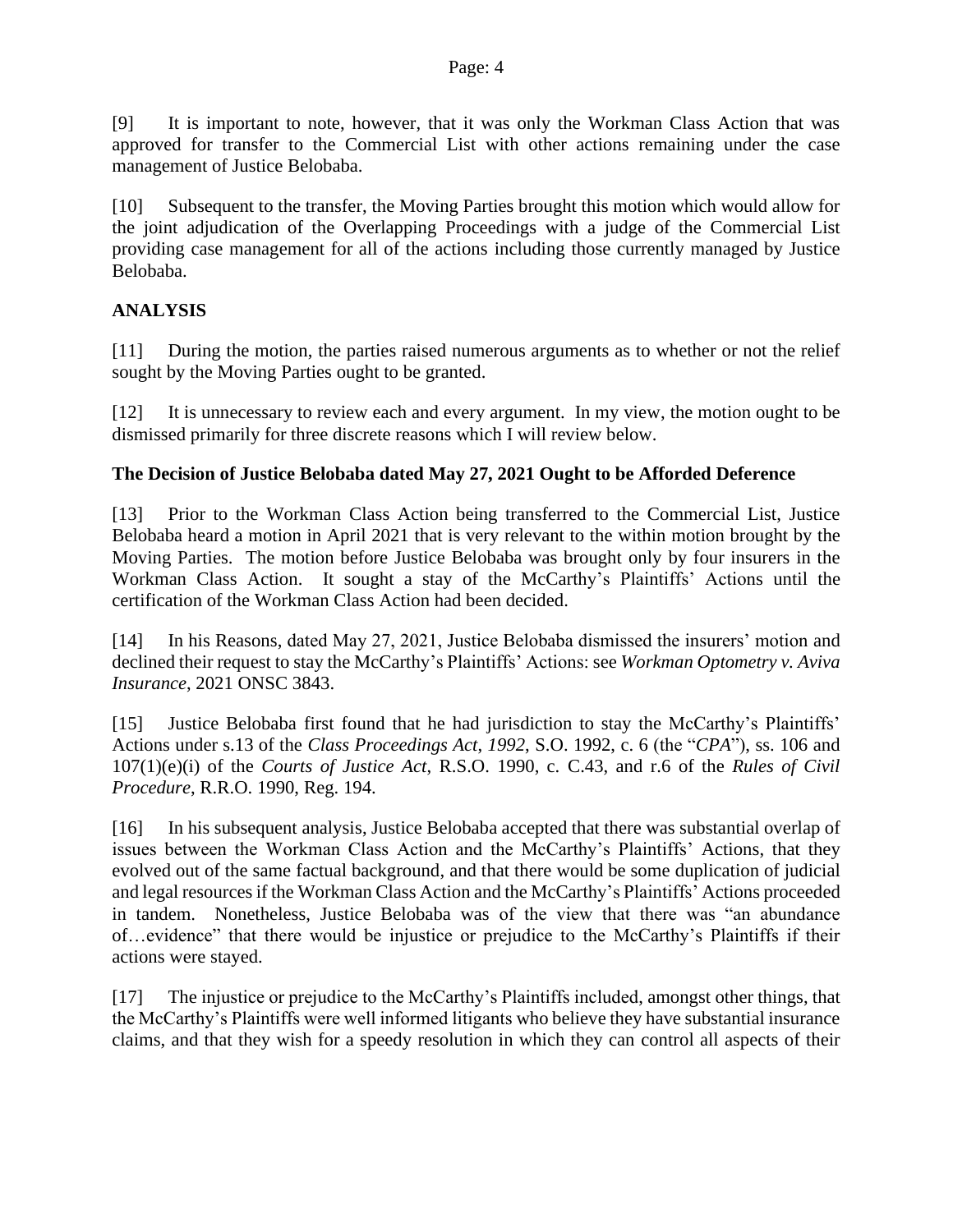lawsuit including settlement discussions. He also held that there was no prejudice to the insurers involved in the motion which, as noted, are defendants in the Workman Class Action.

[18] The McCarthy's Plaintiffs, supported by Marks and Kernels, submit that the motion before me is an abuse of process and the doctrine of *res judicata* applies. They argue the Moving Parties are attempting to relitigate a key outcome of the motion before Justice Belobaba – that being the issue of injustice and prejudice. They alternatively submit that the motion is an abuse of the Court's process, should not be tolerated, and further is a collateral attack on Justice Belobaba's decision.

[19] The Moving Parties disagree. They submit that their proposed joint adjudication process builds on Justice Belobaba's observations concerning the overlap between the Overlapping Proceedings. They further argue that none of the McCarthy's Plaintiffs' submissions are meritorious given the Moving Parties do not seek a stay before me, but rather an orderly joint adjudication of the Common Questions in all of the proceedings which the Moving Parties seek to include in the joint adjudication process.

[20] I agree with the Moving Parties that their motion does not constitute an abuse of process or a collateral attack on Justice Belobaba's decision. The parties to the motion before me are not identical to the ones before Justice Belobaba, the Workman Class Action has now been certified and the relief sought is different.

[21] It is my view, however, that I should afford deference to Justice Belobaba's decision as the Case Management Judge notwithstanding the evolution of the Workman Class Action. Justice Belobaba, as Case Management Judge, dealt with a very similar type of motion to the one now before me. He determined that real prejudice or injustice existed in refusing to grant the stay. Even though the motion before me does not deal with the stay but rather joint adjudication, the same principles are in play, i.e. the ability of well-informed individual litigants to pursue their individual actions for legitimate reasons, and under their control.

[22] This dovetails with existing jurisprudence which has held that the *CPA* is not intended to prevent, or impede, actions by individuals for no other reason than they are, or may be, members of a putative class in an action commenced by another party. This includes an individual not wanting to wait for the outcome of a class action proceeding: see *Dumoulin v. Ontario (Ontario Realty Corp.)*, [2004] O.J. No. 2778, at para. 8; *Vaeth v. North American Palladium Ltd.*, 2016 ONSC 5015, [2016] O.J. No. 4216, at para. 56.

[23] I was not aware of Justice Belobaba's decision at the time I approved the transfer of the Workman Class Action to the Commercial List. I am not casting aspersions in the direction of the Moving Parties, but the issue of how to deal with other proceedings was only generally raised with me when the matter was transferred to the Commercial List. In all of the circumstances this motion preferably should have been brought before Justice Belobaba given his earlier decision. As this was not the case, given the similarity between the two motions, I believe that Justice Belobaba's decision ought to be afforded deference.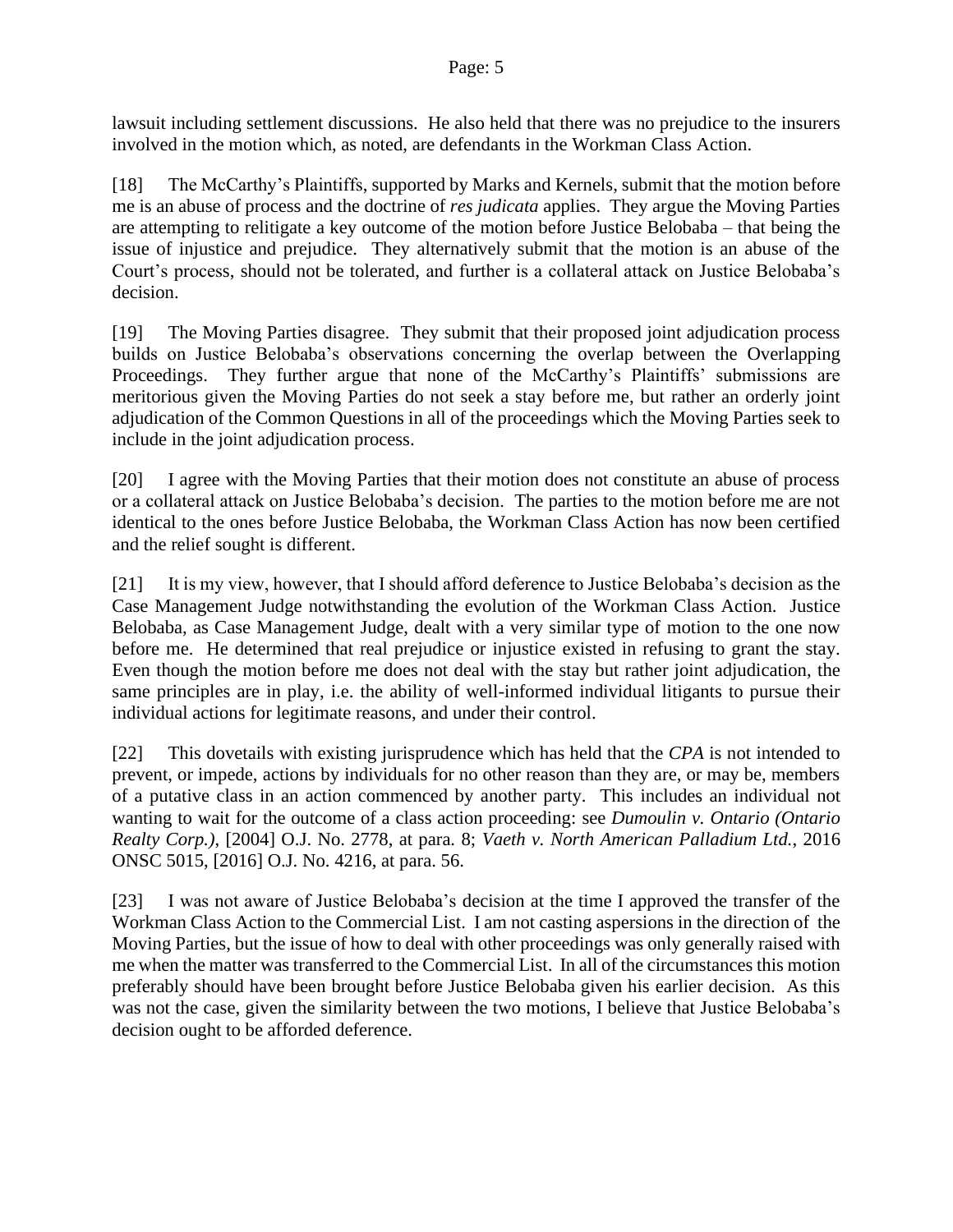[24] To do otherwise would essentially result in a different decision in similar circumstances. It would further remove Justice Belobaba from his role as the Case Management Judge and pass it to me. I am not prepared to do this given the history of this matter and his longstanding involvement with the various actions in which he has made a number of significant decisions. In approving the Workman Class Action for the Commercial List I was not made aware of the ramifications vis-à-vis Justice Belobaba's above noted decision and participation as Case Management Judge.

## **The McCarthy's Plaintiffs, Marks and Kernels Ought to be Allowed to Proceed Independently of the Workman Class Action**

[25] In addition to affording Justice Belobaba's decision deference, I agree with his general proposition that the individual actions ought to be allowed to proceed. Justice Belobaba's reasons still resonate and I repeat and rely upon his findings, including the case law he relies upon, at paras. 8-22 of his decision.

[26] It further bears noting that in *Northfield Capital Corp. v. Aurelian Resources Inc.* (2007) 84 O.R. (3d) 748, (S.C.), at para. 37, Justice Ground, in refusing to consolidate individual actions with a class proceeding (as is the case here), held that "to order consolidation or trial together is tantamount to depriving the Plaintiffs of their right to opt out of the [class action]." A similar result occurred in the British Columbia Supreme Court case of *Watt v. Health Sciences Association of British Columbia*, 2018 BCSC 512, at para. 49, where the Court refused to consolidate an individual action with a class action and found that "the weight of authority is against such joinder."

[27] The Moving Parties do not have any Canadian case law to support their position. They largely rely on international jurisprudence that involves procedural schemes that are different from the *CPA*. Based on the foregoing, I agree with the McCarthy's Plaintiffs', Marks' and Kernels' submissions that the order sought by the Moving Parties would inappropriately undermine the Plaintiffs' right to opt out of the class proceedings under s.9 of the *CPA*.

## **Bifurcation and Delay**

[28] I appreciate the Moving Parties' legitimate desire to streamline the Overlapping Proceedings and have them determined in a fair, efficient and effective manner particularly given that the issues involved in the Coverage Proceedings will very likely be subject to appeal. There are, however, a number of additional reasons why I do not believe that the proposal set out by the Moving Parties ought to be allowed.

[29] First, I agree with the McCarthy's Plaintiffs that the motion for joint adjudication would be tantamount to bifurcation of the issues in the McCarthy's Plaintiffs' Actions. The Moving Parties' proposed plan would first see the Common Questions tried. Thereafter, at the conclusion of those issues (and potentially the appeals that could result), the parties in the other actions, including the McCarthy's Plaintiffs, could pursue their own individual issues. This would amount to a denial of the McCarthy's Plaintiffs' and other plaintiffs' rights to have all of their matters dealt with at the same time.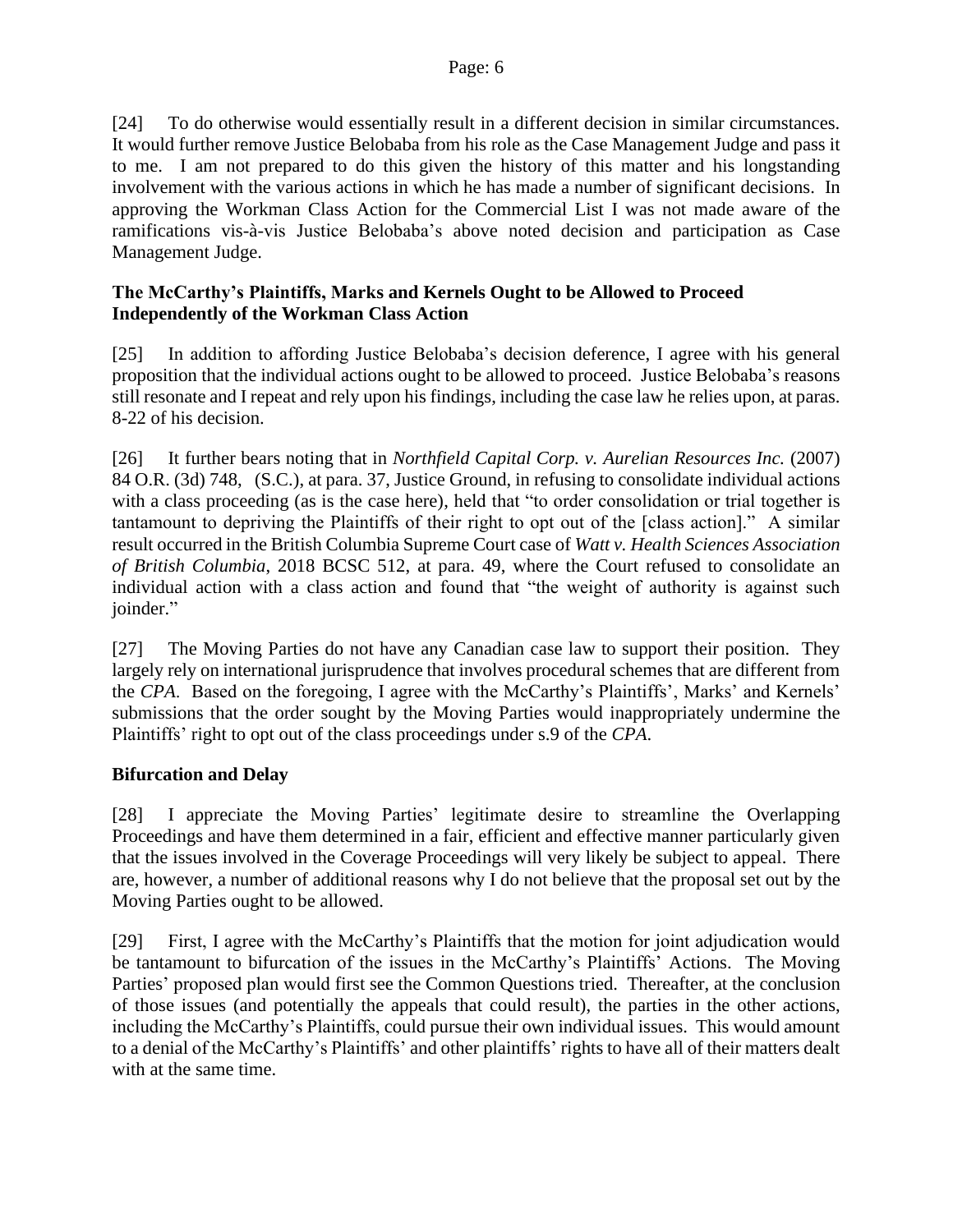[30] The case law is consistent that bifurcation remains the exception, not the rule and that consent is generally required: see *Duggan v. Durham Region Non-Profit Housing Corporation*, 2020 ONCA 788, 153 O.R. (3d) 465, at paras. 29, 31, and 38-39. None of the plaintiffs opposing this motion consent. Further, I agree that joint adjudication would delay the McCarthy's Plaintiffs, Marks and Kernels in having their matters finally adjudicated. All of these cases are further advanced than the Workman Class Action.

[31] Second, the McCarthy's Plaintiffs seek to advance their actions by way of three test cases, two of which are currently being managed by Justice Belobaba. The outcome of the test cases will likely determine the fate of the remaining McCarthy's Plaintiffs' Actions. The plan put forth by the McCarthy's Plaintiffs is a sensible one and allows them to pursue all of their claims not only in contract but also in bad faith, as well as their claims for damages. Further, the McCarthy's Plaintiffs, as well as Marks and Kernels, claim that their cases arise from the unique policy wordings and business structures not shared by most other plaintiffs. I do not propose to conduct a complex analysis of the various policies in play, but it is fair to say that the policy wordings are not identical and there may well be unique considerations for the trial judge to consider. Certainly, the McCarthy's Plaintiffs' claims involving dentists raises unique challenges including requirements imposed by health regulators.

[32] Third, it bears repeating that there are other cases that the Moving Parties do not seek to have subjected to their motion for joint adjudication. As noted, there are 5 such actions where neither the plaintiffs nor defendants have confirmed a willingness to move for joint adjudication.

[33] There are also 12 other actions where the matters are described by the Moving Parties as not engaging the Common Questions or only potentially engaging the Common Questions and there are 7 actions that are being formally or informally held in abeyance.

[34] One of the other actions in which the Moving Parties submit involves issues not engaged by the Common Questions is the case of *DentalCorp. Health Services ULC v. Zurich Insurance Company Ltd. et al.*, Court File No. CV-20-00643385-00CL. I have dealt with that case. It is scheduled to proceed to trial in June 2022. Of significance is the fact that the plaintiff in that action is a dental corporation that seeks significant damages against its insurer and insurance broker for damages arising out of a business interruption claim which forced the plaintiff, allegedly, to close substantially all of its 375 dental practices in March 2020. This is but one example of a similar action that will proceed to trial far in advance of either the Workman Class Action or the McCarthy's Plaintiffs, Marks and Kernels actions.

[35] Inevitably, there will be a number of different actions proceeding at different times. I do not agree that only those chosen by the Moving Parties ought to be forced into a joint adjudication.

[36] Based on the foregoing, therefore, I do not see a compelling reason as to why the McCarthy's, Marks or Kernels plaintiffs ought to be forced into joint adjudication.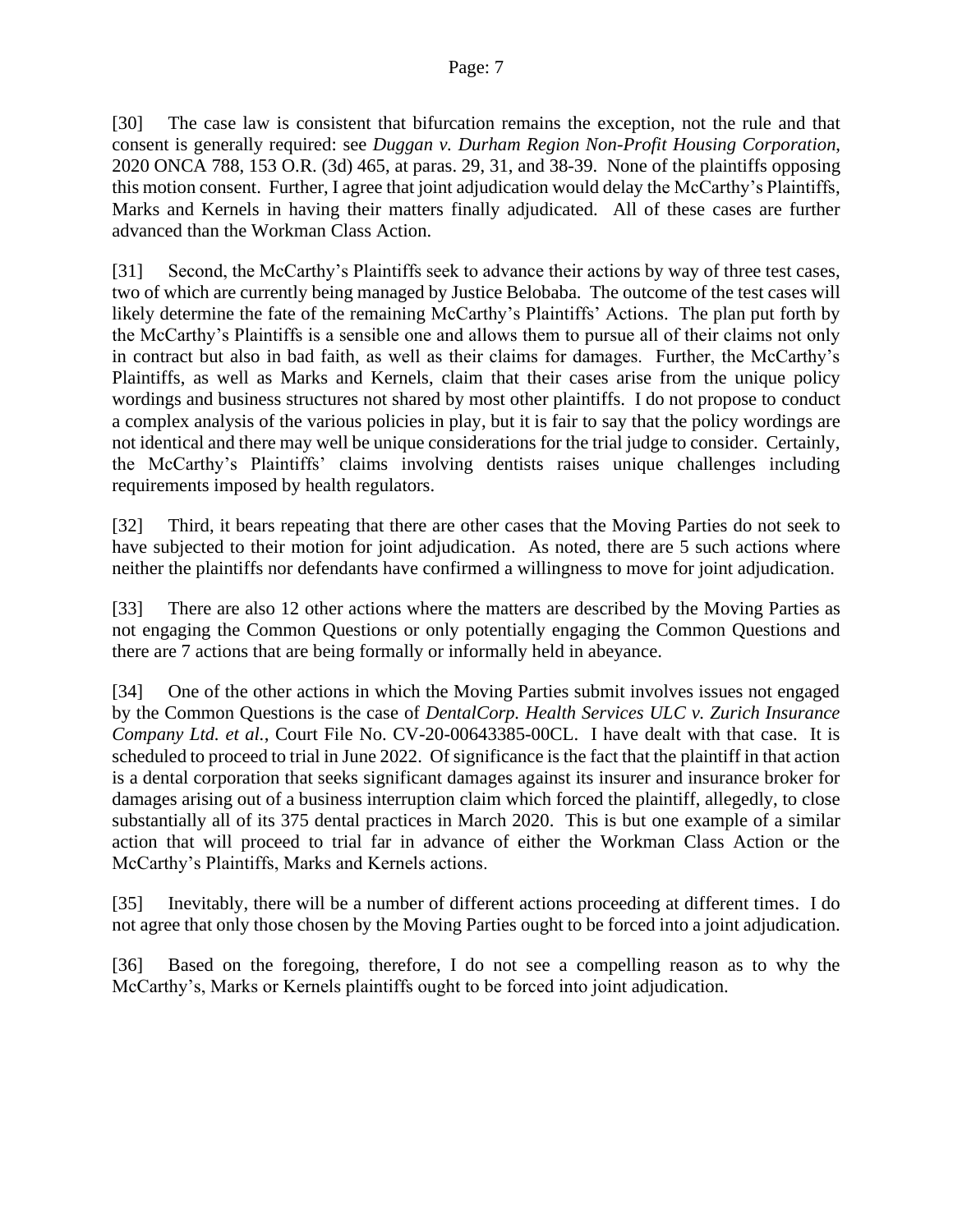## **ADDITIONAL COMMENTS**

[37] Even if my analysis is incorrect and the Moving Parties were successful on this motion, it would result in the transfer of all of the Overlapping Proceedings to the Commercial List. The Commercial List would therefore assume management of all of the Overlapping Proceedings, not only with respect to the trial of the Common Questions, but also with respect to any potential resulting trials concerning some of the other Overlapping Proceedings with respect to issues of unique policy wordings, damages and other discrete issues. It would also have the Commercial List deal with all related motions and case conferences concerning the Overlapping Proceedings.

[38] Such a transfer necessarily engages the provisions of ss. 1(m) of the "Consolidated Practice Direction Concerning the Commercial List", (July 1, 2014) and I must conduct an analysis as to whether the Overlapping Proceedings should be listed on the Commercial List. In this regard, as per ss. 1(m), I am to take into account a number of factors including the current and expected case load of matters before the Commercial List. Given the sheer volume of cases that are currently on the Commercial List and expected during the pandemic, and the resulting demands upon the Commercial List, I would have exercised my discretion to decline the transfer of the remaining Overlapping Proceedings which, in and of themselves, will require a tremendous amount of judicial resources.

[39] Last, although it is not unusual for actions to proceed at different paces concerning significant issues of nationwide importance I do agree with the Moving Parties that the various actions, which deal with complex and significant litigation involving thousands of policy holders should proceed, as much as possible, in a coordinated manner insofar as hearing dates are concerned.

[40] The parties in the various actions can seek coordination between the Class Action List and the Commercial List in due course to determine whether some coordination is possible, particularly with respect to hearing dates. Alternatively, the Workman Class Action can seek permission to return it to the Class Action List.

## **DISPOSITION**

[41] For the reasons above, the motion is dismissed.

[42] If the parties cannot agree upon the issue of costs, they may schedule a 30-minute case conference with me to determine further steps.

McE

**McEwen, J.**

**Released:** January 28, 2022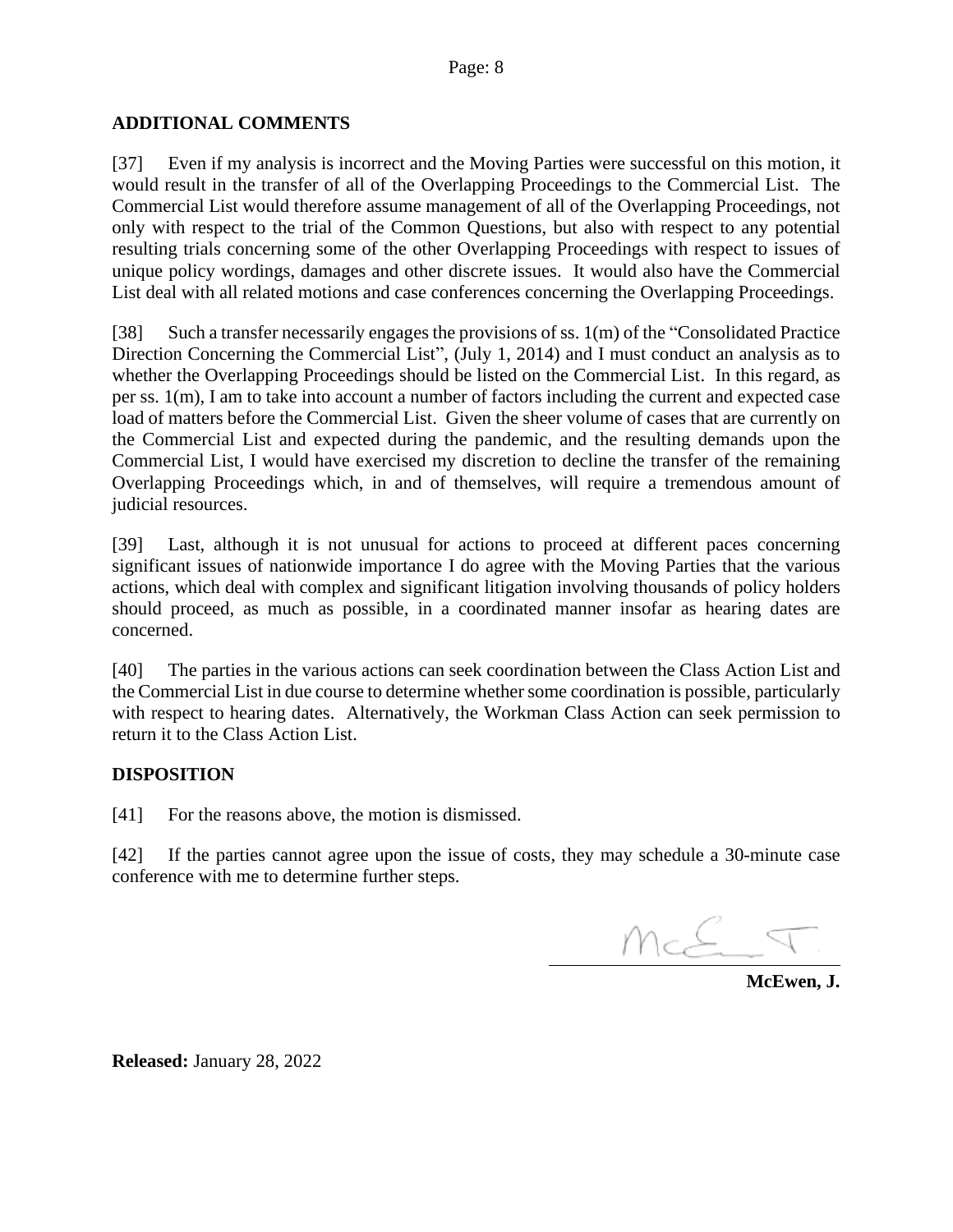## **Schedule "A"**

*Workman Optometry et al. v. Certas Home and Auto Insurance et al***.**

#### **LIST OF PARTIES AND COUNSEL (WORKMAN MOTION)**

#### **Moving Parties**

• Intact, Novex and RSA **FASKEN MARTINEAU DUMOULIN LLP**   $2400 - 33$  Bay Street Bay Adelaide Centre, Box 20 Toronto ON M5H 2T6

> **Sarah J. Armstrong** (LSO #47747G) sarmstrong@fasken.com Tel: 416-863-3452

**David C. Rosenbaum** (LSO #25102F) drosenbaum@fasken.com Tel: 416-868-3516

**Rachel Laurion (**LSO#67831R) rlaurion@fasken.com Tel: 416-868-3460

**Daanish Samadmoten** (LSO #57918O) dsamadmoten@fasken.com Tel: 416-863-7823

• Dominion

**BENNETT JONES LLP**  3400 One First Canadian Place

PO Box 130 Toronto, ON M5X 1A4

**Cheryl Woodin** (LSO #40720P) woodinc@bennetjones.com Tel: 416-777-6550

**Joseph Blinick** (LSO #65325B) Blinick@bennetjones.com Tel: 416-777-4805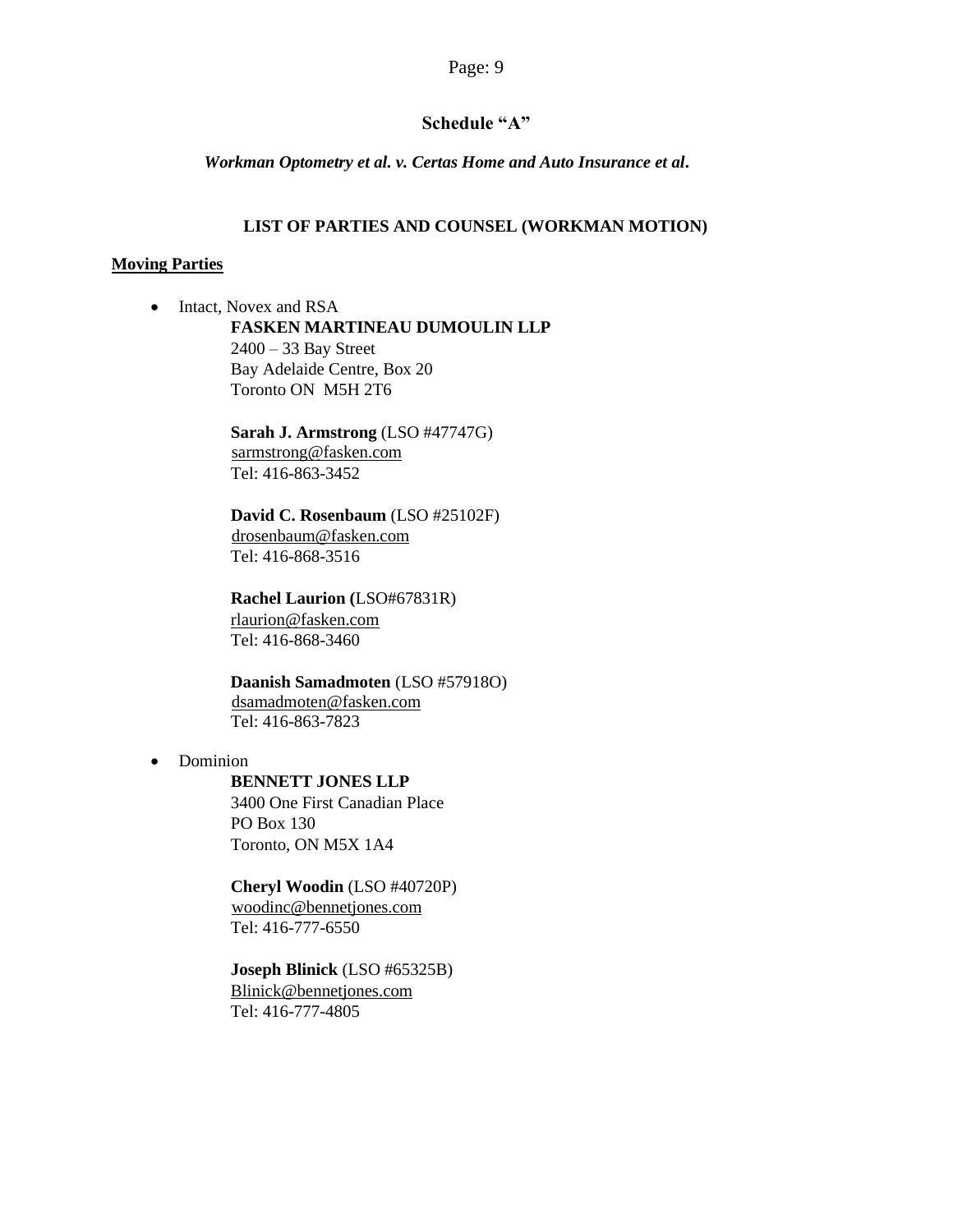## **Gannon Beaulne** (LSO #63948V)

beaulneg@bennetjones.com Tel : 417-777-4805

### **THOMAS GOLD PETTINGILL LLP**

1800 -150 York Street Toronto ON M5H 3S5

# **Thomas Donnelly** (LSO #42228J)

Tel: 416-507-1866 tdonnelly@tgplawyers.com

**Joyce Tam** (LSO #60301I) Tel: 416-507-1833 jtam@tgplawyers.com

• Economical

#### **OSLER, HOSKIN & HARCOURT LLP**

6200 — One First Canadian Place Toronto ON M5X 1B8

**Mark Gelowitz** (LSO #31857J) Tel: 416-862-4743 mgelowitz@osler.com

**Laura Fric** (LSO #36545Q) Tel: 416-862-5899 lfric@osler.com

**Mark Sheeley** (LSO #66473O) Msheeley@osler.com

## • Continental Casualty Company

# **DAVIES WARD PHILLIPS & VINEBERG LLP**

155 Wellington Street West 37th Floor Toronto ON M5V 3J7

**Kent Thomson** (LSO #24264J) Tel: 416-863-5566 kentthomson@dwpv.com

**Chantelle Cseh** (LSO #60620Q) Tel: 416-367-7552 ccseh@dwpv.com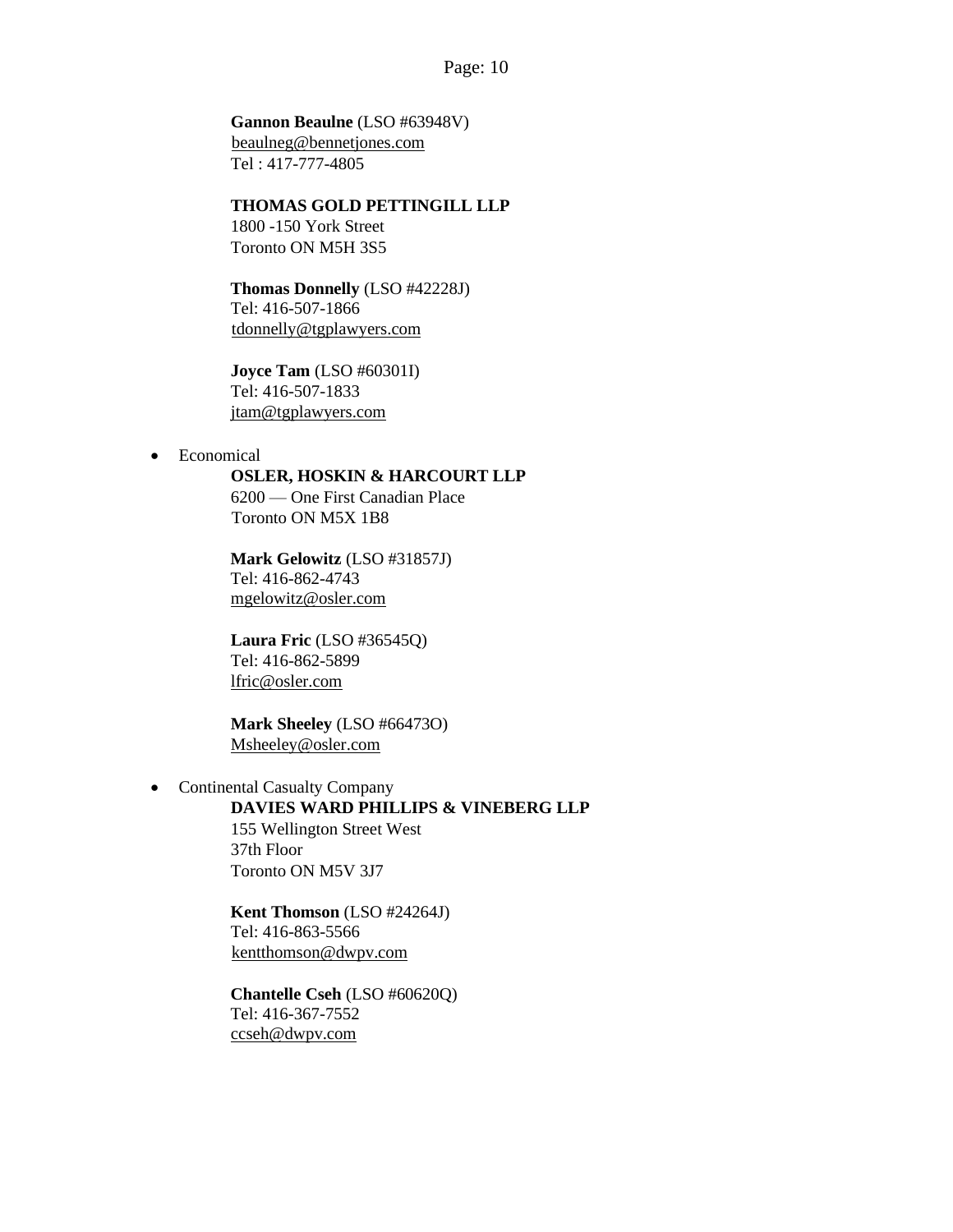**Chenyang Li** (LSO #73249C) Tel: 416-367-7623 cli@dwpv.com

• Federate Insurance and Northbridge

#### **BRANCH MACMASTER LLP**

1410-777 Hornby Street Vancouver, BC V6Z 1S4

**Christopher Rhone** (#81352W) crhone@branmac.com

**Avichay Sharon** (#73709W) asharon@branmac.com

**Ruby Egit** (#69959I) regit@branmac.com TEL: 604-654-2954

• Gore

#### **LERNERS LLP**

2400 - 130 Adelaide Street West Toronto ON M5H 3P5

**Kirk Boggs** (LSO #23620V) Tel: 416-601-2367 kboggs@lerners.ca

**Jason Squire** (LSO #43183O) Tel: 416-601-2369 jsquire@lerners.ca

**Jacqueline Palef** (LSO# 75194B) Tel: 416-601-2387 jpalef@lerners.ca

• Co-operators and Wynward Holdings (doing business as Wynward Insurance Group) **STIKEMAN ELLIOTT LLP** 

> 5300 Commerce Court West 199 Bay Street Toronto ON M5L 1B9

**Alan L. W. D'Silva** (LSO #29225P) Tel: 416-869-5204 adsilva@stikeman.com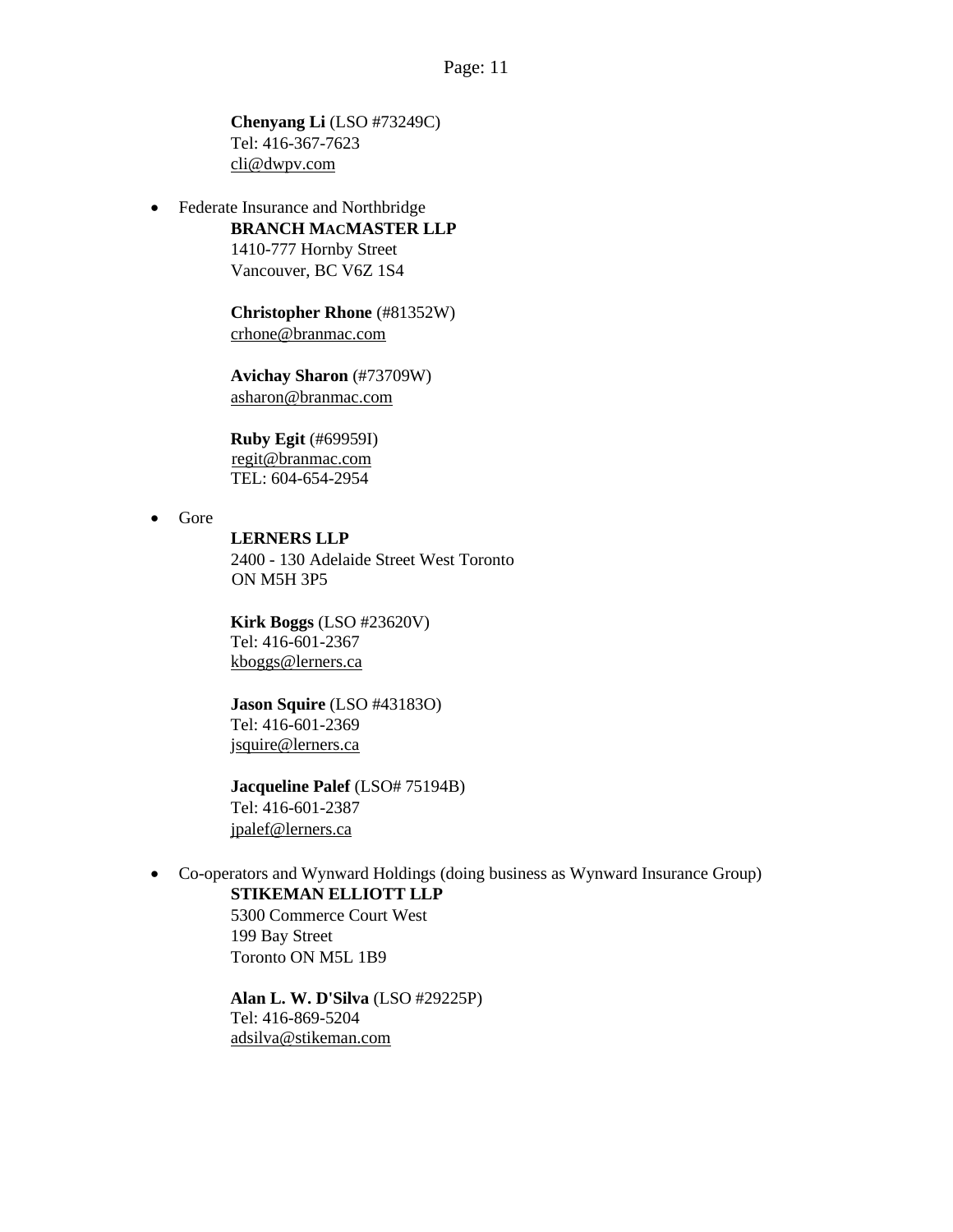**Glenn Zacher** (LSO #43625P) Tel: 416-869-5688 gzacher@stikeman.com

**Lesley Mercer** (LSO #54491E) Tel: 416-869-6859 lmercer@stikeman.com

**Daniel S. Murdoch** (LSO #53123L) Tel: 416-869-5529 dmurdoch@stikeman.com

**Patrick O'Kelly** (LSO #24182P) Tel: 416-869-5633 pokelly@stikeman.com

• SGI

# **THOMAS GOLD PETTINGILL LLP**

1800 -150 York Street Toronto ON M5H 3S5

**Alexander Pettingill** (LSO #33431P) Tel: 416-507-1802 apettingill@tgplawyers.com

• Certas Home and Auto

**DUTTON BROCK LLP**  1700 — 438 University Avenue

Toronto ON MSG 2L9

**Stephen N. Libin** (LSO #57181E) Tel: 416-593-4411 ext. 2432

slibin@duttonbrock.com

**Eric J. Adams (**LSO #57780R)

Tel: 416-593-4411 ext. 2357 eadams@duttonbrock.com

• Wawanesa

### **BLAKE, CASSELS & GRAYDON LLP**

4000 - 199 Bay Street Commerce Court West Toronto ON M5L 1A9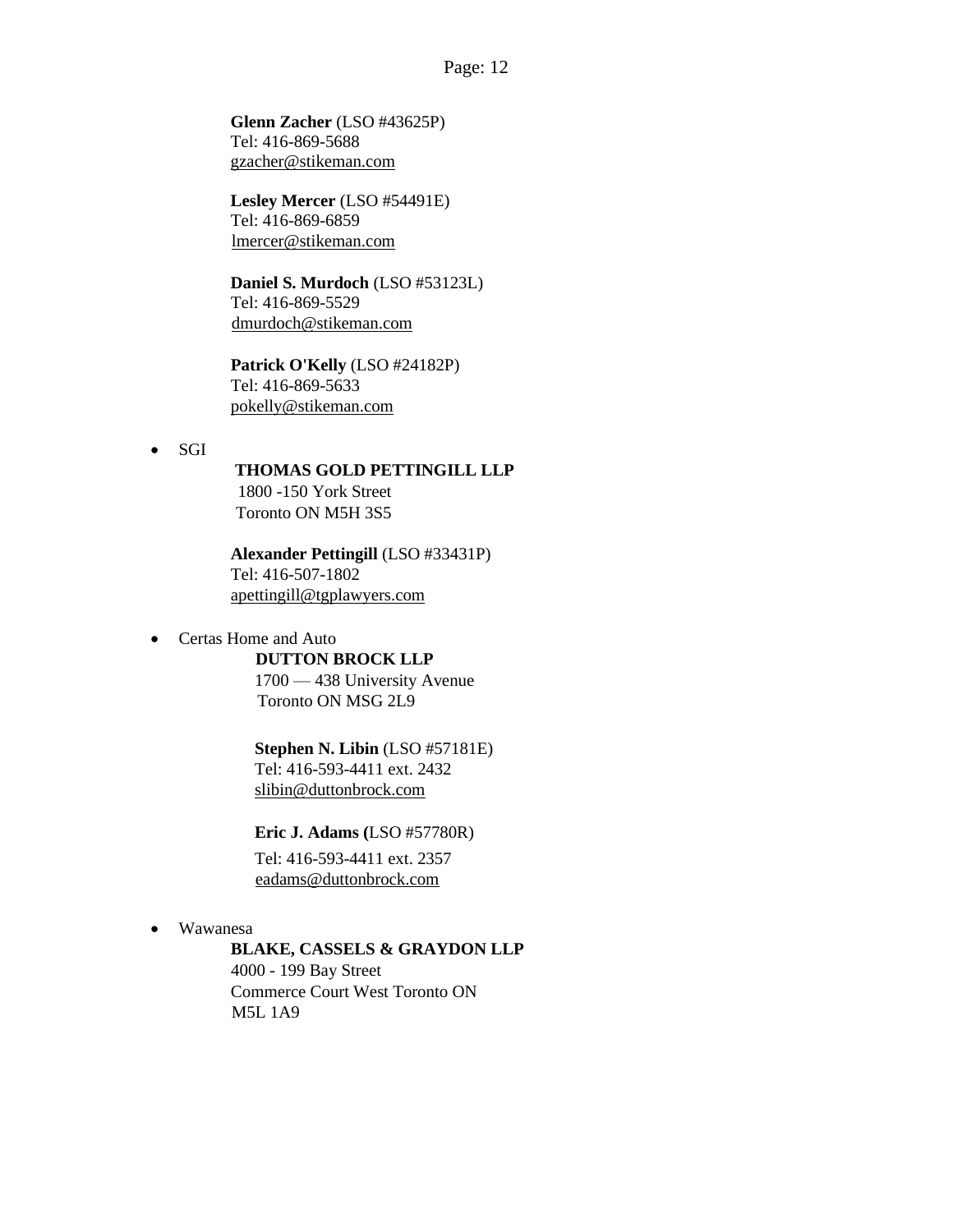**Cathy Beagan Flood** (LSO #43013U) Tel: 416-863-2269 cathy.beaganflood@blakes.com

**Nicole Henderson** (LSO #56799K) Tel: 416-863-2399 nicole.henderson@blakes.com

#### **Parties Supporting the Motion**

• Workman Class Plaintiffs **KOSKIE MINSKY LLP**  900 - 20 Queen Street West Toronto ON M5H 3R3

> **Kirk Baert** (LSO #30942O) Tel: 416-595-2117 kmbaert@kmlaw.ca

**Aryan Ziaie** (LSO#70510Q) Tel: (416) 595-2104 aziaie@kmlaw.ca

**Nathalie Gondek** (LSO #77660H) Tel: 416-542-6286 ngondek@kmlaw.ca

**Caitlin Leach** (LSO#: 82774T) Tel: 416-595-2124 cleach@kmlaw.ca

## **MERCHANT LAW GROUP LLP**

300 — 116 Albert Street Ottawa ON K1P 5G3

**Evatt Merchant** (LSO #51811C) Tel: 613-366-2795 emerchant@merchantlaw.com

**Christopher Simoes** (LSO #69232D) Tel: 416-828-7777 csimoes@merchantlaw.com

• Workman Defendants - Certain Underwriters at Lloyd's Subscribing to Policy No. LNP2210, Certain Underwriters at Lloyd's Subscribing to Policy No. SR040046, Certain Underwriters at Lloyd's Subscribing to Policy No. GASS1300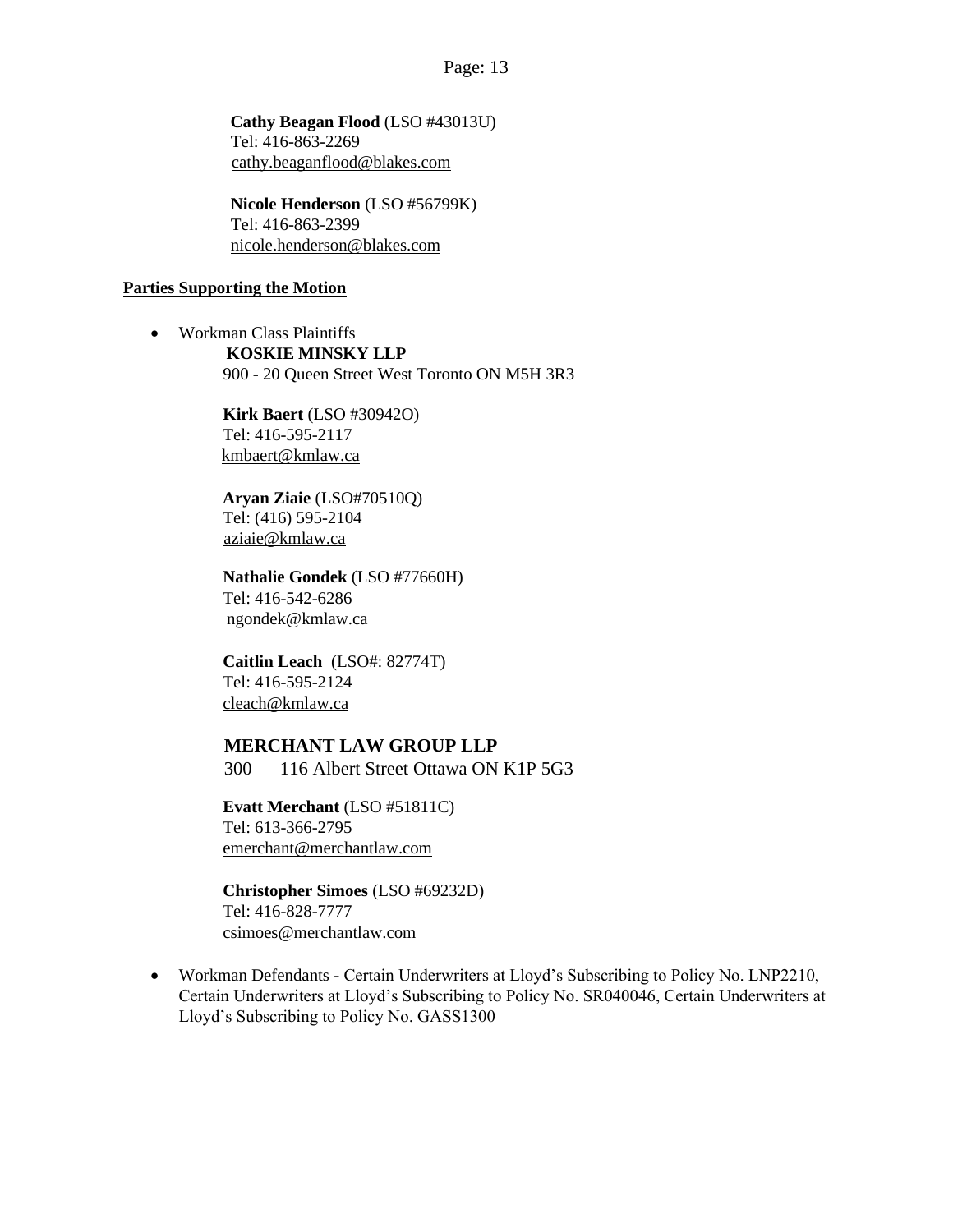#### **BORDEN LADNER GERVAIS**

3400 - 22 Adelaide Street West Toronto ON M5H 4E3

## **Glenn Zakaib** (LSO #23320F)

Tel: 416-367-6664 gzakaib@blg.com

## **Edona C. Vila** (LSO #66851R) Tel: 416-367-6554

evila@blg.com

## **Marc-Andre McCann**

Tel: 514-954-2612 mmccann@blg.com

• Portage

#### **DIVINCENZO VOLARIC LLP**

25 Main Street West, Suite 2100 Hamilton, ON L8P 1H1

**Z.S. Pete Volaric**  Tel: (905) 529-1939 pvolaric@vdvlawyers.com

• Aviva

**AVIVA TRIAL LAWYERS** 4800-100 King St. West Toronto ON M5X 2A2

#### **Daniel Reisler**

Tel: 647-788-7126

**Peter Rollo**  Peter.Rollo@aviva.com

## • HDI Global Specialty SE and Grenville Mutual Insurance **BORDEN LADNER GERVAIS LLP**

Bay Adelaide Centre, East Tower 22 Adelaide Street West Toronto, ON M5H 4E3

### **Glenn Zakaib**

Tel: 416.367.6664 GZakaib@blg.com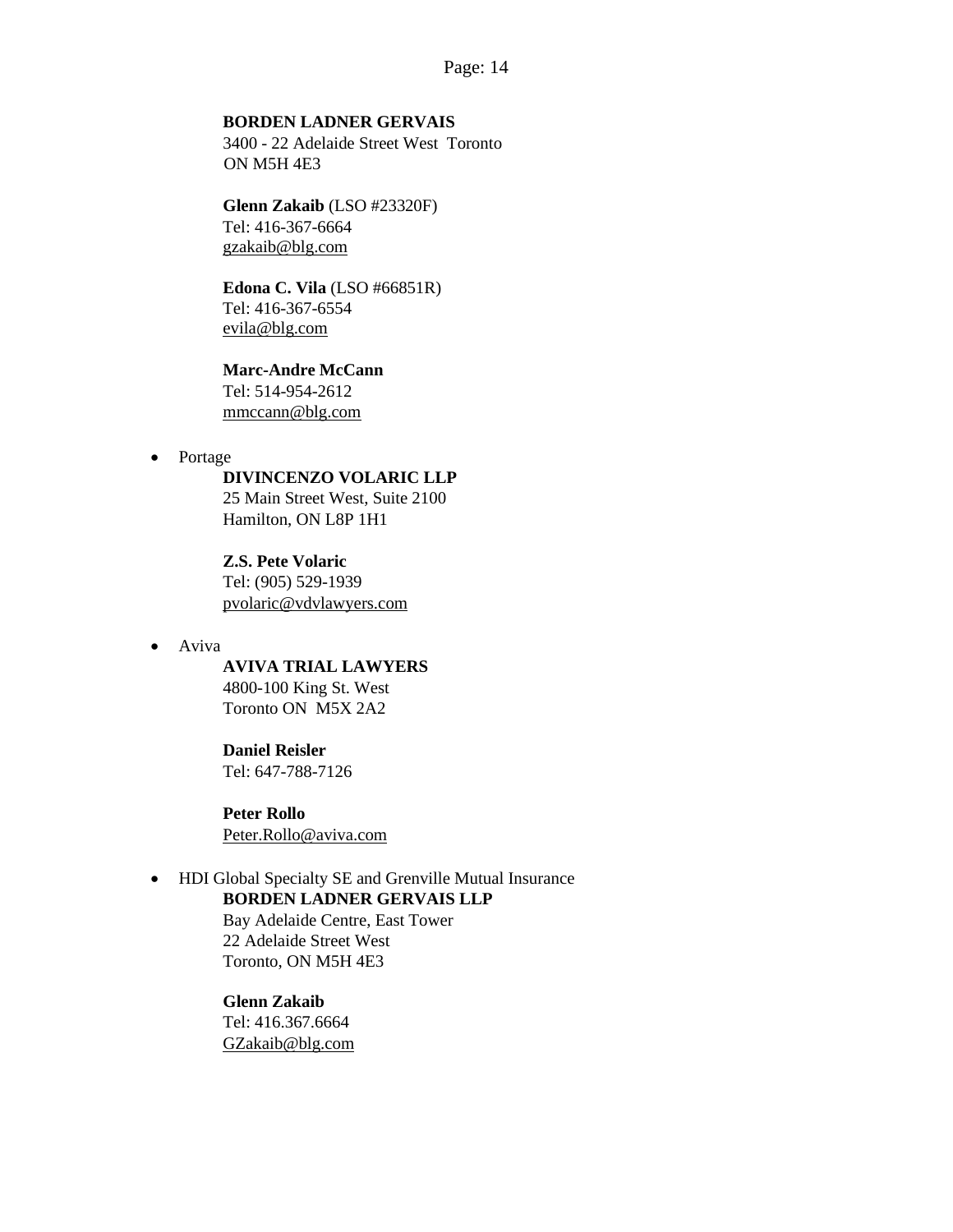**David Ebnan**  Tel: 416.367.6031 DElman@blg.com

**T. Kirk Boyd**  Tel: 613.787.3563 KBoyd@blg.com

**Emilie Roy**  Tel: 613.787.3582 ERoy@blg.com

• Brendan Coulombe **HENNICK LAW** 

206-50 Acadia Avenue Markham, ON L3R 0B3

**Lawson Hennick** TEL: 905-604-4529 lhennick@hennicklaw.com

• Fat Pasha Inc., Gordy Smiles Inc. and The Grand Elvis Inc. (will not be attending) **AIRD & BERLIS LLP** 

> Brookfield Place 1800-181 Bay Street, Box 754 Toronto, ON M5J 2T9

**Dennis M. O'Leary**  Tel: 416-865-4711 doleary@airdberlis.com

• Wawanesa

**BLANEY MCMURTRY LLP** 2 Queen Street East, Suite 1500 Toronto, ON MSC 3G5

**Anthony H. Gatensby**  Tel: 416-593-3987 agatensby@blaney.com

• RSA (in respect of any individual matters with separate counsel assigned, as set out on the Chart of Overlapping Proceedings)

**CLYDE & CO.**  401 Bay Street, Suite 2500 PO Box 25 Toronto, ON M5H 2Y4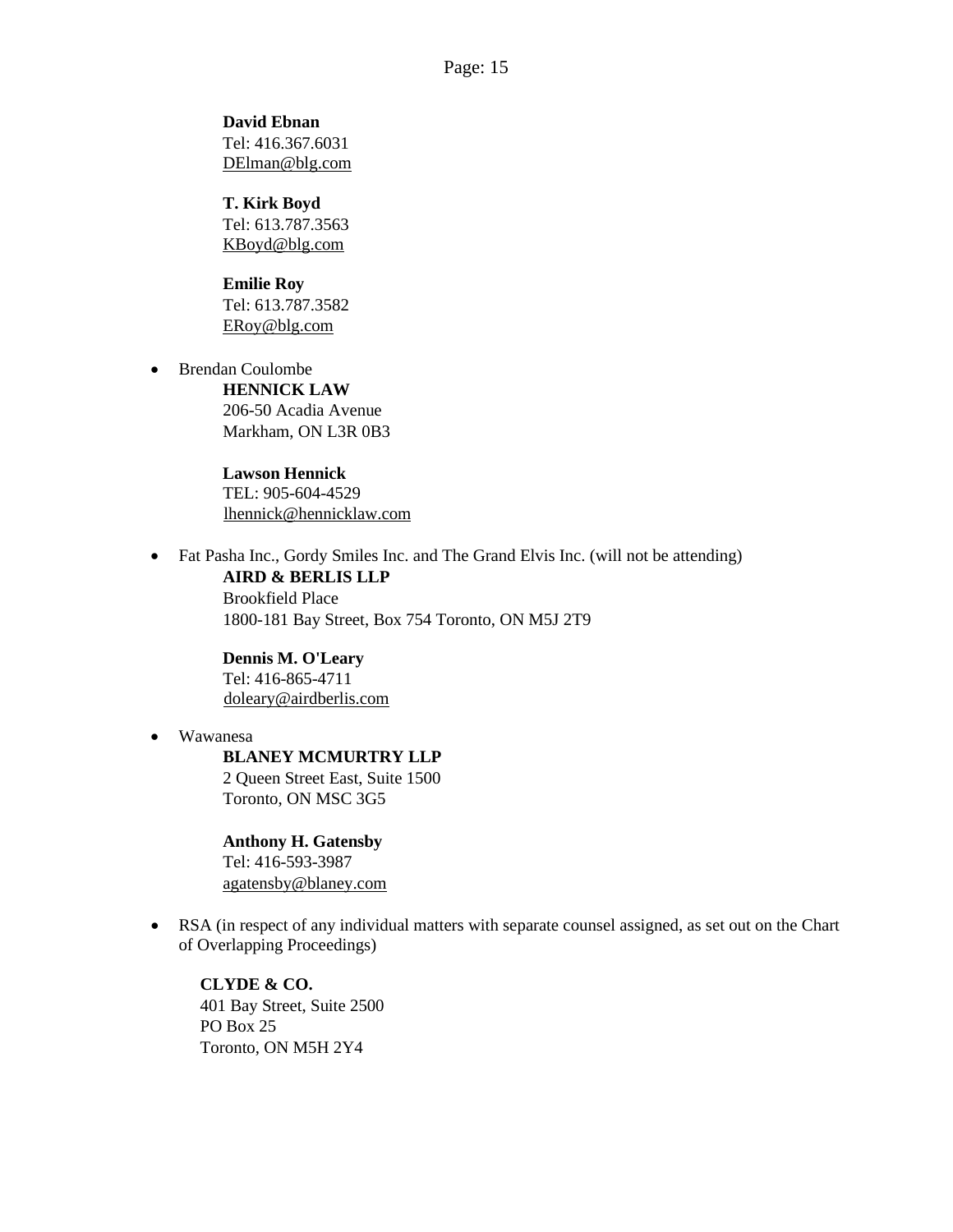**George Karayannides**  Tel: 647-789-4831 George.karayannides@clydeco.ca

## **John Nicholl**  Tel: 647-789-4847 John.nicholl@clydeco.ca

• Northbridge (in respect of any individual matters with separate counsel assigned, as set out on the Chart of Overlapping Proceedings)

> **EVANGELISTA BARRISTERS & SOLICITORS**  199 Bay Street, Suite 4110 PO Box 334 Commerce Court Postal Station Toronto, ON M5L 1G2

**Andrew Evangelista**  Tel: (416) 363-7851 AEvangelista@evangelista.ca

• Economical (in respect of any individual matters with separate counsel assigned, as set out on the Chart of Overlapping Proceedings)

**ECONOMICAL MUTUAL ASSURANCE COMPANY**

1800-5700 Yonge Street Toronto, ON M2M 4K2

# **Eric Zadro**

Eric.zadro@economical.com

• Co-operators (in respect of any individual matters with separate counsel assigned, as set out on the Chart of Overlapping Proceedings)

## **STIKEMAN ELLIOTT LLP**

5300 Commerce Court West 199 Bay Street Toronto ON M5L 1B9 **Alan L. W. D'Silva (**LSO #29225P) Tel: 416-869-5204 adsilva@stikeman.com

**Aaron Kreaden**  Tel: 416-869-5565 akreaden@stikeman.com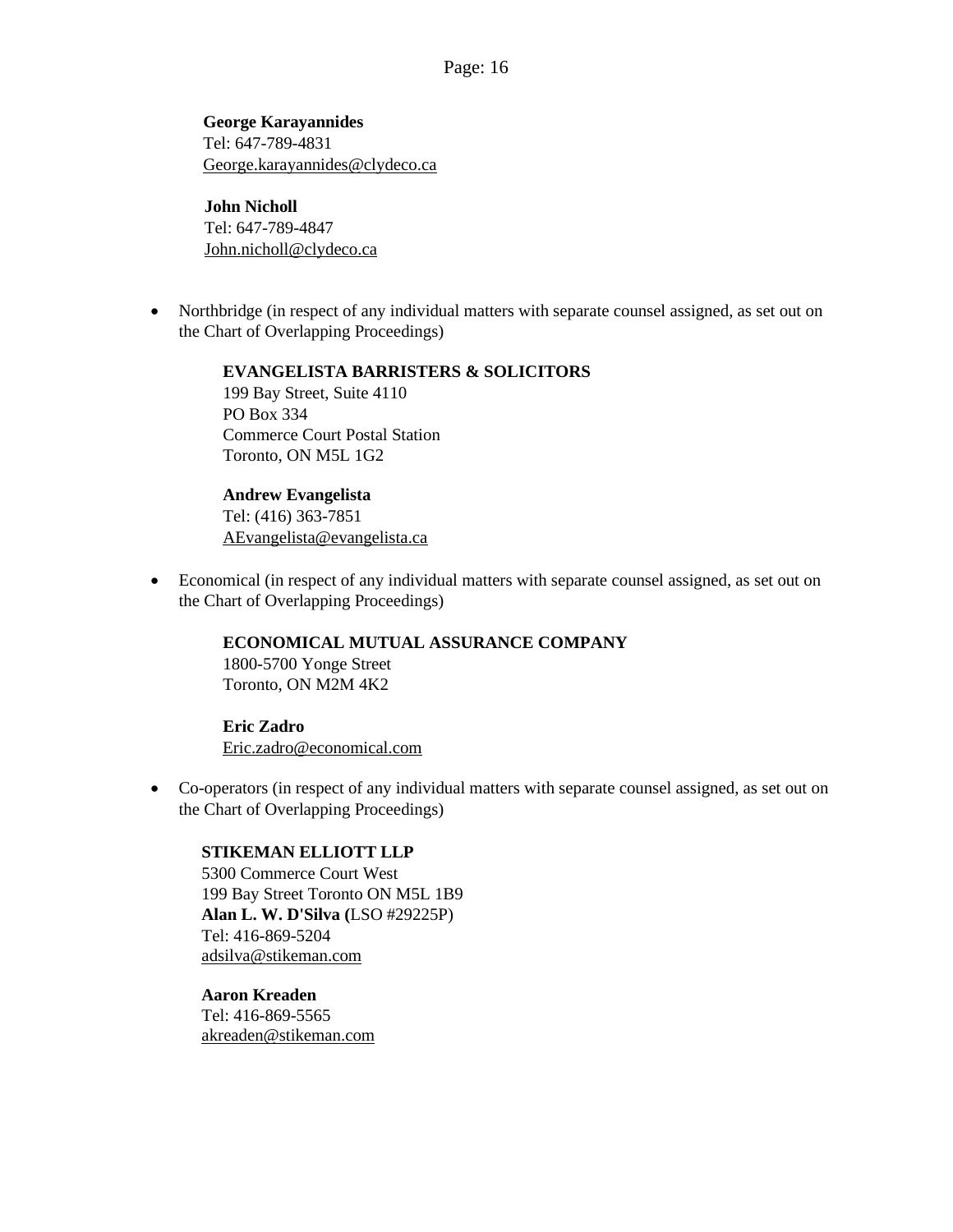**Ritika Rai** Tel : 416-869-6885 rrai@stikeman.com

• All Insurer defendants in Soho Hotel Inc. v Aviva Insurance Company of Canada (CV-21-6555498-0000)

> o Tokio Marine and Nichido Fire Insurance Co **EVANGELISTA BARRISTERS & SOLICITORS**  199 Bay Street, Suite 4110 PO Box 334 Commerce Court Postal Station Toronto, ON M5L 1G2

> > **Andrew Evangelista**  Tel: (416) 363-7851 AEvangelista@evangelista.ca

o AXA, AXA S.A., AXA XL, AXA XL Insurance, XL Catlin, AXA Insurance Inc., AXA Insurance (Canada), and XL Specialty Insurance Company **CLYDE & CO.**  401 Bay Street, Suite 2500 PO Box 25 Toronto, ON M5H 2Y4

**Roderic McLauchlin** TEL: 647-789-4849 roderic.mclauchlin@clydeco.ca

**Tal Letourneau**  TEL : 647-789-4818 tal.letourneau@clydeco.ca

o Echelon **DOLDEN WALLACE FOLICK LLP**

20 Adelaide Street East, 14<sup>th</sup> Floor Toronto, ON M5C 2T6

**Jason Arcuri** TEL: 647-670-2150 jarcuri@dolden.com

**Michael Libby** TEL: 604-891-0358 libby@dolden.com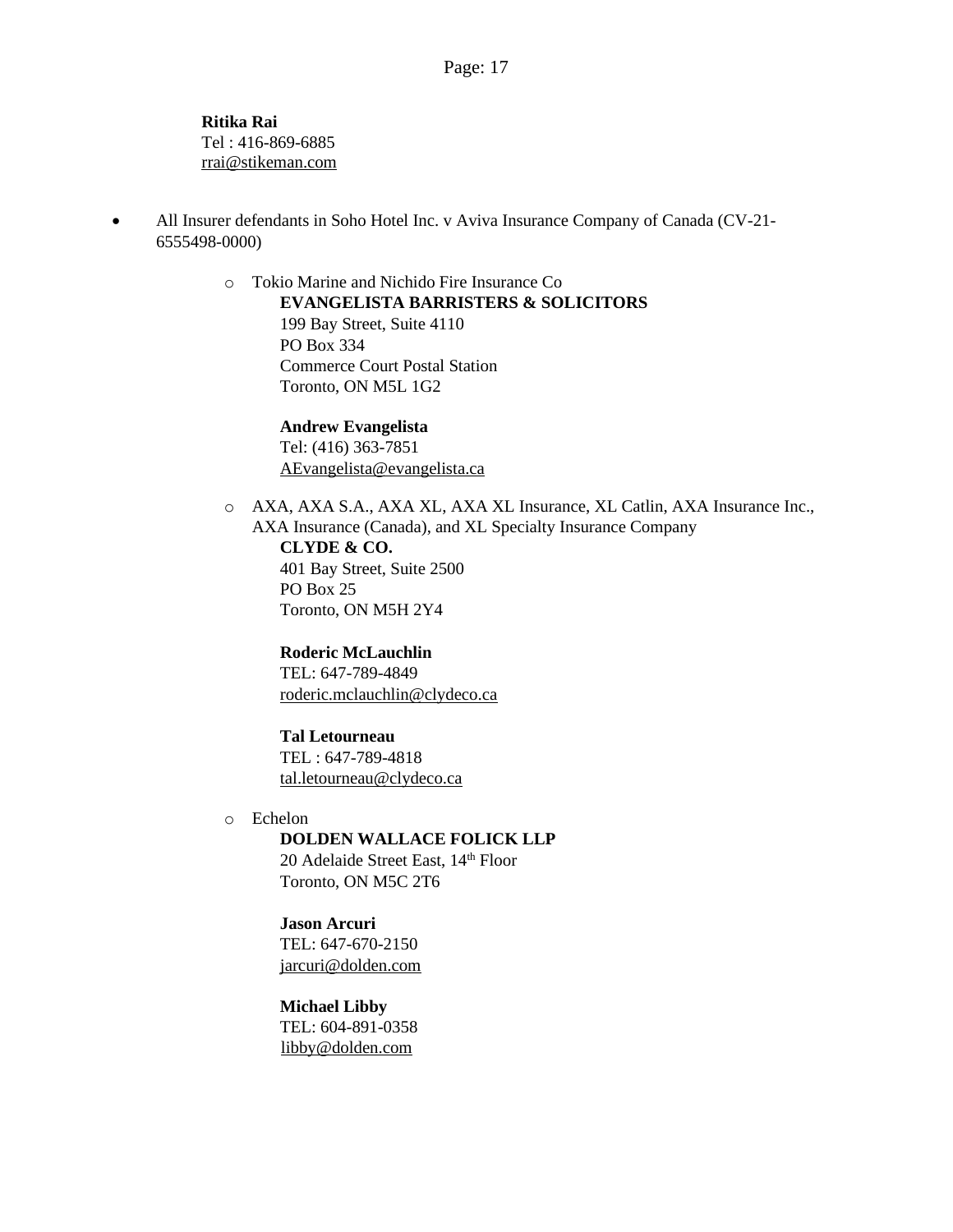o Intact

**INTACT INSURANCE COMPANY**

700 University Avenue, Suite 1500 Toronto, ON M5G 0A1

**Joseph Lin** LSO 44374H TEL: 41 217 7272 ext. 4331 joseph.lin@intact.net

#### **Parties Opposing the Motion**

• **McCarthys Plaintiffs McCARTHY TETRAULT LLP**  TD Bank Tower Suite 5300, PO Box 48 Toronto, ON M5K 136

> **Christopher Hubbard** (LSO #45682N) Tel: 416.601.8273 chubbard@mccarthy.ca

> **H. Michael Rosenberg** (LSO #58140U) Tel: 416.601.7831 mrosenberg@mccarthy.ca

**Hovsep Afarian** (LSO #45874O) Tel: 416.601.7615 hafarian@mccarthy.ca

**Ljiljana Stanic (**LSO #70149C) Tel: 416.601.7802 lstanic@mccarthy.ca

**Ivan Merrow** (LSO # 70064U) Tel: 416.601.8131 imerrow@mccarthy.ca

**Brittany Cerqua** (LS #79327J) Tel: 416.601.7978 bcerqua@mccarthy.ca

**Pippa Leslie** (LSO #79615Q) Tel: 416.601.7942 pleslie@mccarthy.ca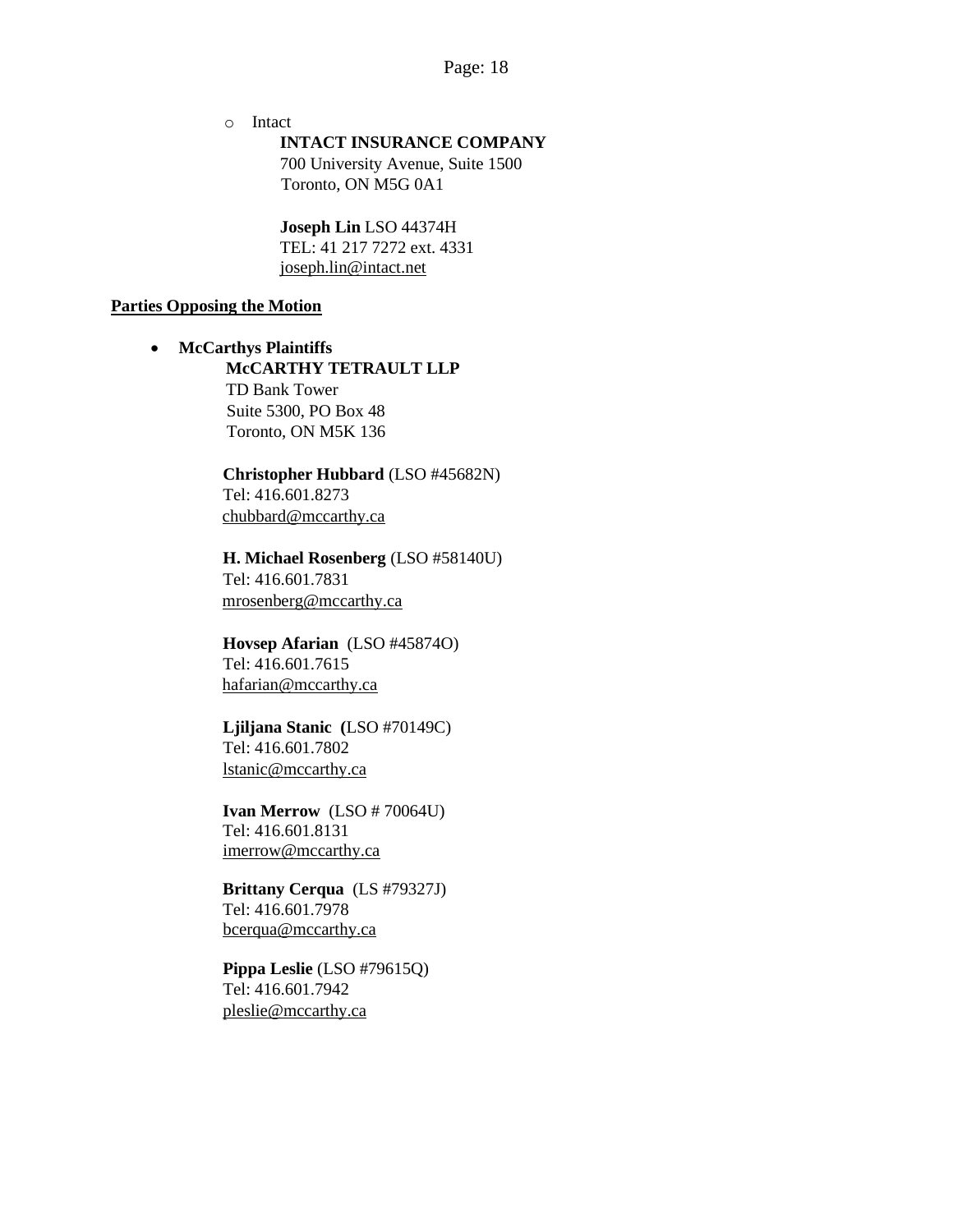• Dr. Jonah Marks **JOEL VALE PROFESSIONAL CORPORATION**  194 Bridle Path North York, ON M3C 2P5

> **Joel Vale**  Tel: 416-447-8597 joelvale@rogers.com

**David Fogel**  Tel: 416-480-0221 ext. 318 dfogel@ksalaw.com

• Kernels

## **MOHER LEGAL**

St. Clair Ave East, Suite 800 Toronto, ON M4T 2Y3

#### **Brian Moher**

Tel: 416-571-9610 bmoher@moherlegal.com

**ROUTE LAW** 40 Wynford Drive, Suite 305 Toronto, ON M3C 1J5

**William Sharpe** Tel: 416-482-5321 wmsharpe@routelaw.ca

#### **Parties That Take No Position on the Motion**

• Green Heart Catering Inc.

## **GREG MONFORTON & PARTNERS**  1 Riverside Drive West Suite 801

Windsor, ON N9A 5K3

### **Jennifer Bezaire**  jbezaire@gregmonforton.com

**Joanna Sweet**  jsweet@gregmonforton.com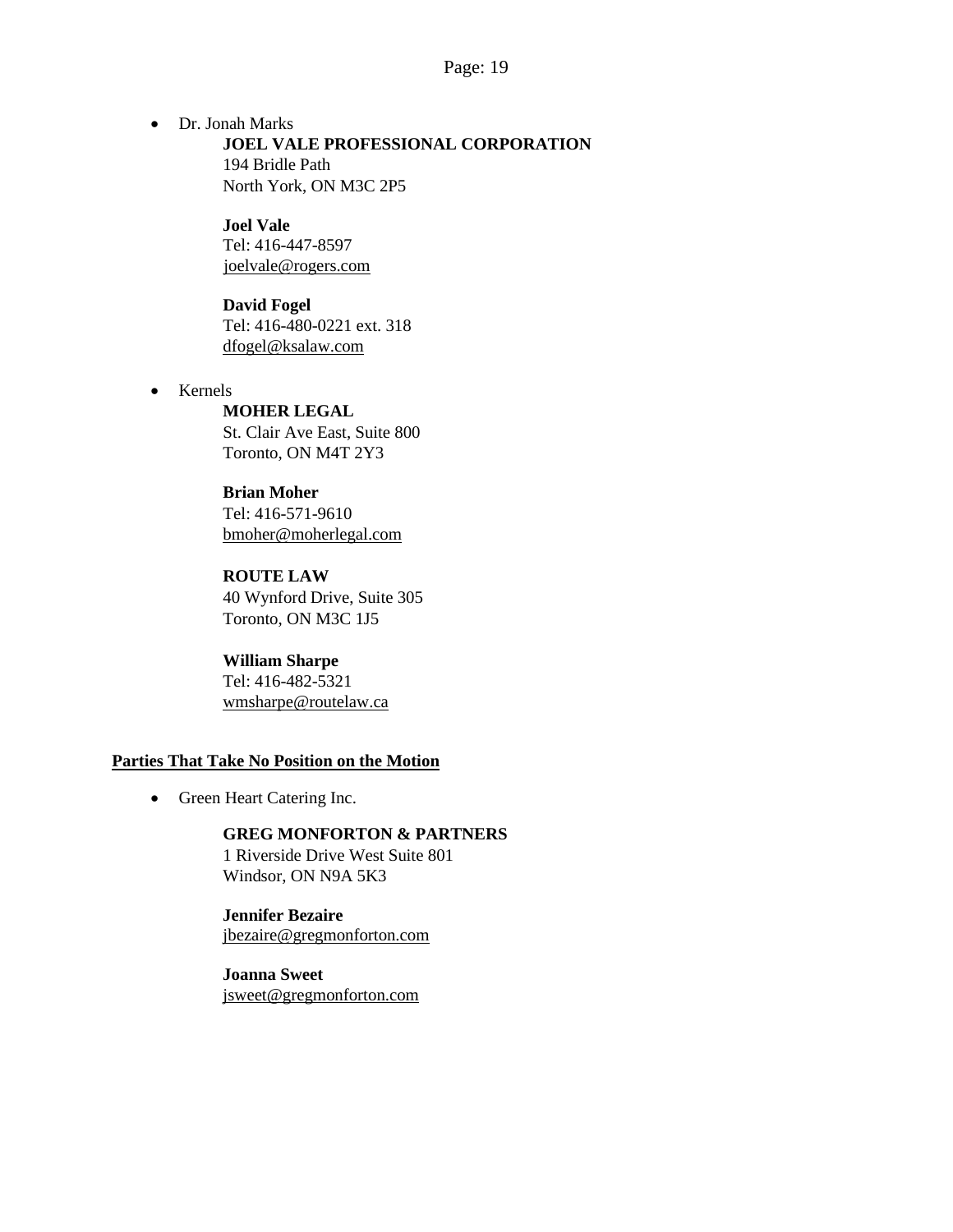**Heather Colman**  hcolman@gregmonforton.com TEL: 866-240-8961

• Dr. Jeka Saban PC **WISE LAW OFFICE**  1112 Eglinton Ave West Toronto, ON M6C 2E2

> **Garry Wise**  Tel: (416) 972-1800 gwise@wiselaw.net

• Dr. Adam Ohayon et al. (will not be attending) **LINDEN & ASSOCIATES** Royal Bank Plaza, North Tower 200 Bay Street, Suite 2010 Toronto, ON M5J 2J1

> **Justin Linden**  Tel: 416-861-9338 (ext: 250) jlinden@lindenlex.com

• Arthur Dunec, Sheldon Hope DPC and Dina Lebowitz Dentistry Professional Corp

**SREBROLOW LEBOWITZ SPADAFORA PROFESSIONAL CORPORATION** 600-703 Evans Avenue Toronto, ON M9C 5E9

**Sidney Lebowitz** Tel: 416-644-3996 slebowitz@slspc.ca

• Smyth Dental Care **FORGET SMITH LLP**  400-116 Albert Street Ottawa, ON K1P 5G3

> **Martin Forget**  Tel: 416.216.4242 mforget@forgetsmith.com

**Riley McIntyre**  Tel: 613.670.5622 rmcintyre@forgetsmith.com

• Dr. Mark Dodge **DEVRY SMITH FRANK LLP**  95 Barber Green Road, Suite 100 Toronto, ON M3C 3E9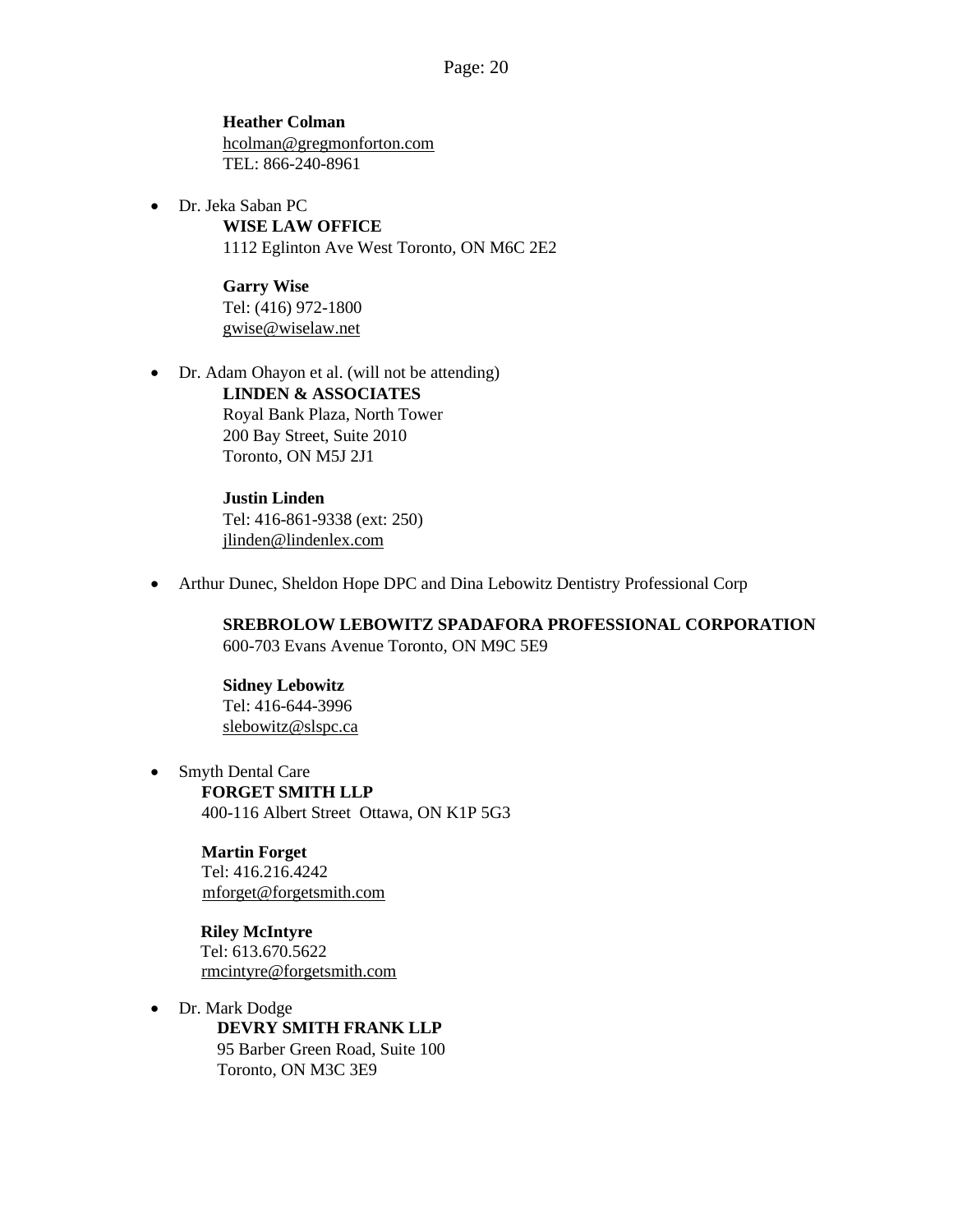**Ashley Doidge**  Tel: 416-446-3348 ashley.doidge@devrylaw.ca

Pegasus on Church Inc.

**CAMBRIDGE LLP**  333 Adelaide Street West, 4th Floor Toronto, ON M5V 1R5

**R. Douglas Elliott**  Tel: 416 477 7007 ext.350 delliott@cambridgellp.com

**Christopher MacLeod**  Tel: 647 346 6696 cmacleod@cambridgellp.com

**Ruzbeh Hosseini**  Tel: 416 477 7007 ext.306 rhosseini@cambridgellp.com

**Joseph Figliomeni**  Tel: 416 477 7007 ext.209 jfigliomeni@cambridgellp.com

**N. Joan Kasozi**  Tel: 416 477 7007 ext.331 jkasozi@cambridgellp.com

• Martin Daniels Interiors, Giancorp Investments Inc. & Arcadia Academy of Music **BISCEGLIA & ASSOCIATES PROFESSIONAL CORPORATION**

> 9100 Jane Street Suite 200, Building A Vaughan, ON L4K 0A4

**Emilio Bisceglia** (LSO #34568Q) Tel: 905-695-3100 ebisceglia@lawtoronto.com

• Event Imaging and Logistix

**KRYLOV LAM & CO. LLP** 110 Sheppard Avenue East Suite 700 Toronto, ON M2N 6Y8

**Richard A. Lebkowski**  Tel: 416 649 0000 ext. 304 rlebkowski@krylaw.ca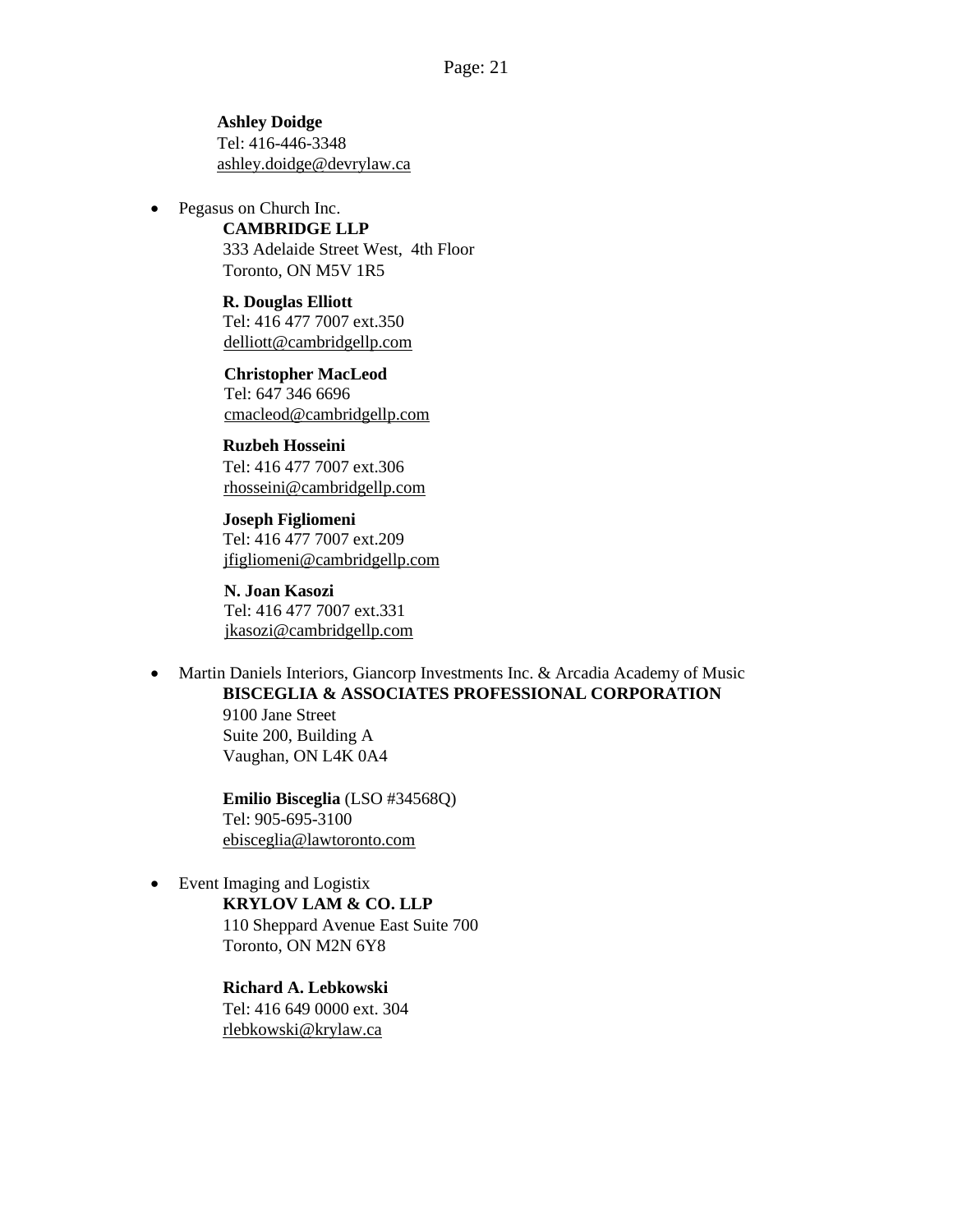• 1938334 Ontario Inc. **CHAPPELL PARTNERS LLP** 20 Queen Street West, Suite 3310 Toronto, ON M5H 3R3

> **Steven Bellissimo**  Tel: 416-351-0005 sbellissimo@chappellpartners.ca

• Robertson Hall Insurance Inc. and R. Robertson Insurance Brokers Limited **SISKINDS LLP** 

275 Dundas Street, Unit 1 PO Box 2520 London, ON N6B 3L1

**Catherine R. Bruni**  Tel: 519.660.7798 catherine.bruni@siskinds.com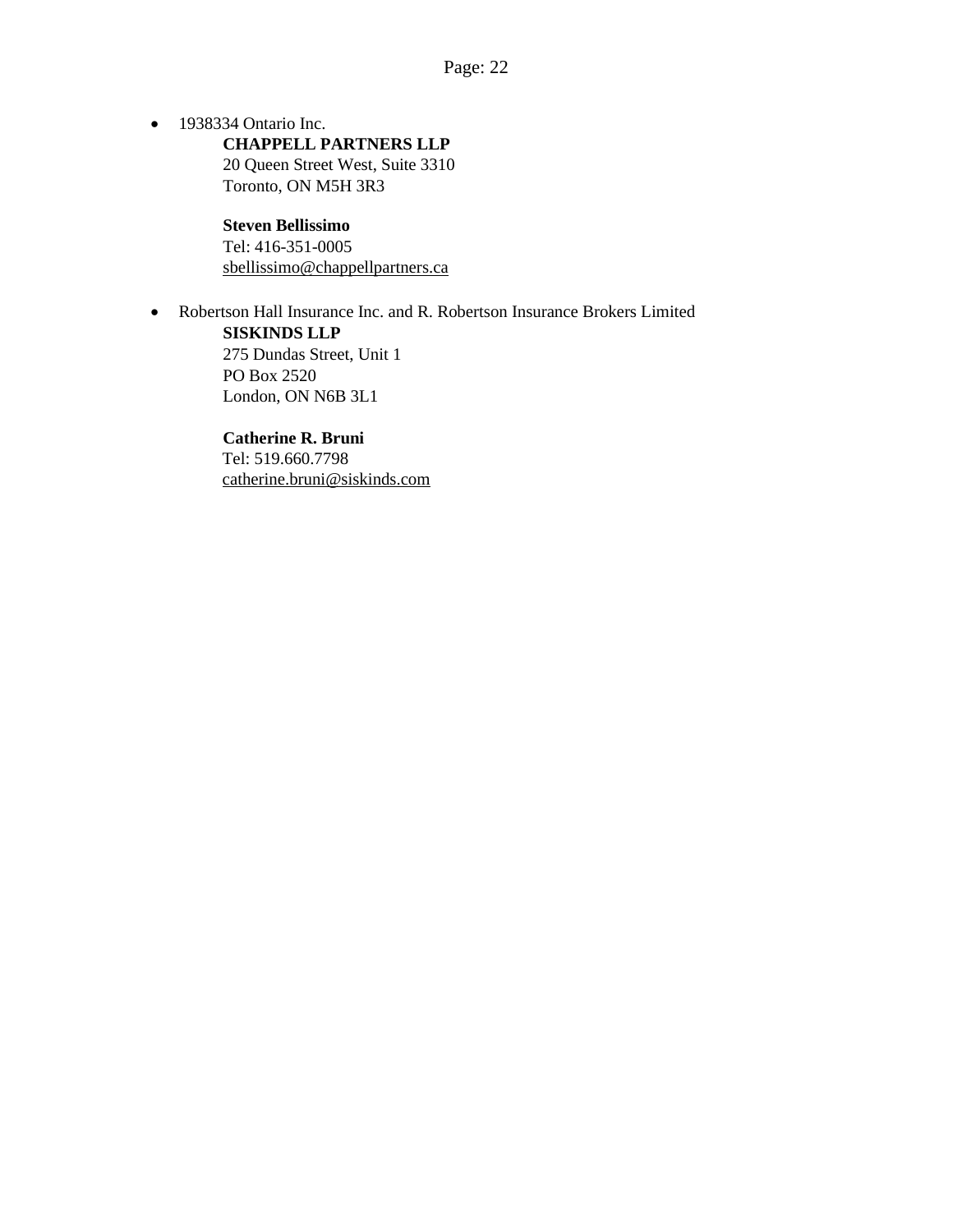**CITATION:** Workman Optometry Professional Corporation et al. v. Certas Home and Auto Insurance Company et al., 2022 ONSC 597 **COURT FILE NO.:** CV-20-00643488-00CP **DATE:** 20220128

### **ONTARIO**

### **SUPERIOR COURT OF JUSTICE**

### **BETWEEN:**

WORKMAN OPTOMETRY PROFESSIONAL CORPORATION, 1298928 ONTARIO LTD., THE SUIT SHOP CO. LTD., 2328867 ONTARIO INC. (o/a BOOSTER JUICE 369, BOOSTER JUICE 388, BOOSTER JUICE 375, AND BOOSTER JUICE 452), 2635774 ONTARIO INC. (o/a BOOSTER JUICE 275), 2660364 ONTARIO INC. (o/a BOOSTER JUICE 200), IN HARMONY DANCE & WELLNESS LTD., RANA TAJI OPTOMETRY PROFESSIONAL CORPORATION, and SCOTIAN ISLE BAKED GOODS INC.

Plaintiffs

**– AND –**

CERTAS HOME AND AUTO INSURANCE COMPANY, CO-OPERATORS GENERAL INSURANCE COMPANY, CONTINENTAL CASUALTY COMPANY, ECONOMICAL MUTUAL INSURANCE COMPANY, FEDERATED INSURANCE COMPANY OF CANDA, GORE MUTUAL INSURANCE COMPANY, INTACT INSURANCE COMPANY, CERTAIN UNDERWRITERS AT LLYOD'S SUBSCRIBING TO POLICY NO. LNP2210, CERTAIN UNDERWRITERS AT LLYOD'S SUBSCRIBING TO POLICY NO.SR040046, CERTAIN UNDERWRITERS AT LLYOD'S SUBSCRIBING TO POLICY NO. GASS1300, NORTHBRIDGE GENERAL INSURANCE CORPORATION, NOVEX INSURANCE COMPANY, ROYAL & SUN